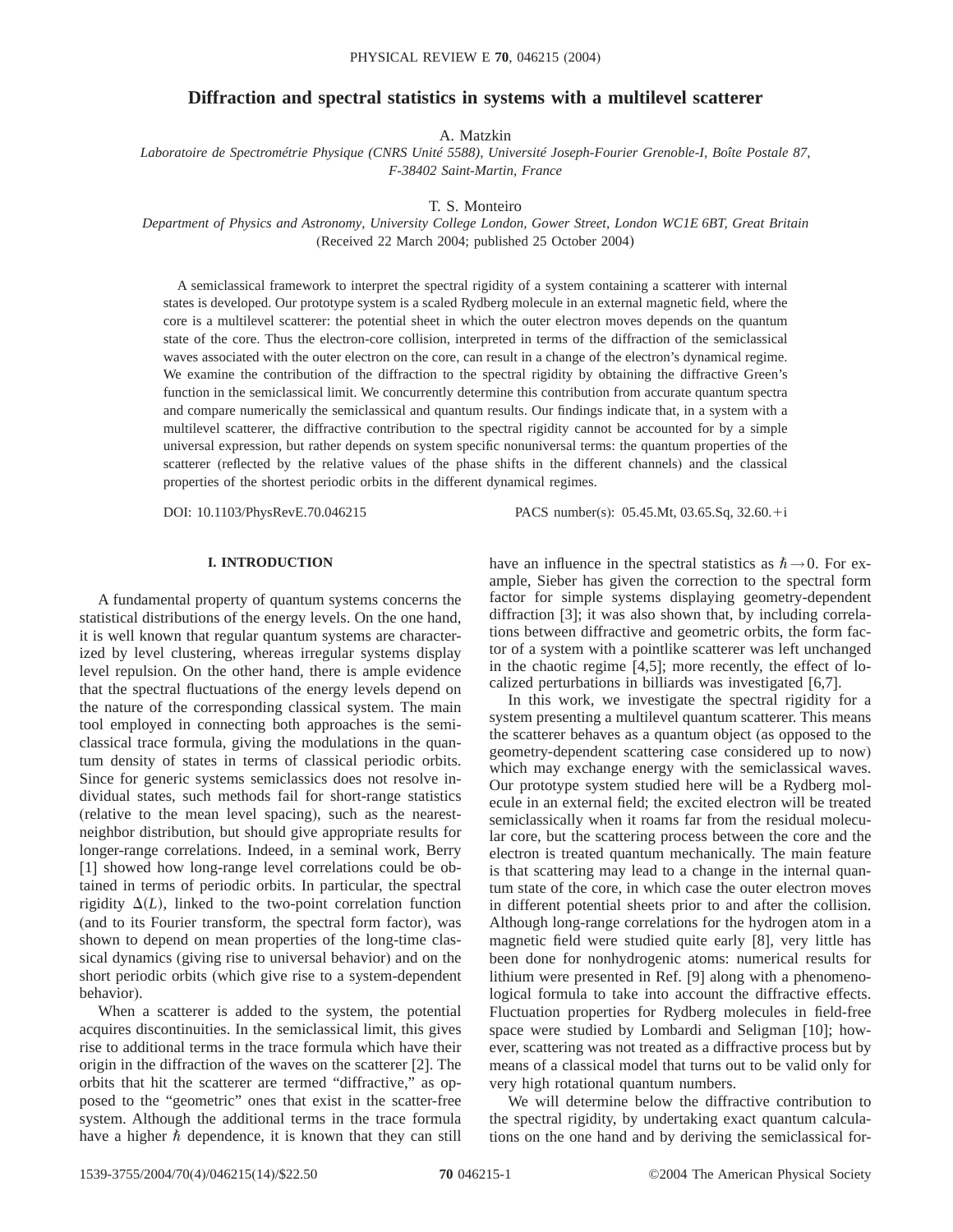malism which takes the diffractive orbits appropriately into account. In Sec. II a brief presentation of the model is given. In Sec. III the diffractive Green's function is constructed with the aim of obtaining the additional terms entering the trace formula. This allows us to determine the diffractive contribution to the spectral rigidity (Sec. IV) by employing a semiclassical approach. Our formulas account both for nonuniversal terms (due to individual short-period orbits) and universal terms (generated by longer orbits). We then compare in Sec. V the rigidity obtained from the quantum calculation of the energy levels to the predictions of the semiclassical model; by changing the properties (quantum phase shifts) of the scatterer we contrast various situations. We examine in particular the effects of elastic and inelastic collisions on the energy level correlations. We then discuss the results and the relevance of the approximations made, and conclude.

## **II. DESCRIPTION OF THE MODEL**

### **A. Scaled electron dynamics in a Coulomb and magnetic field**

The hydrogen atom in an external magnetic field is a wellknown paradigm of quantum chaos [11]. The classical dynamics of the electron does not depend independently on its energy  $E$  and the magnetic field strength  $\gamma$  but is invariant (up to a scale factor) provided  $\epsilon = E\gamma^{-2/3}$  is constant.  $\epsilon$  is the scaled energy and the dynamics goes from the nearintegrable ( $\epsilon \leq -0.8$ ) to the chaotic ( $\epsilon \leq -0.1$ ) regime. Using scaled variables  $(\tilde{r}=\gamma^{2/3}r,\tilde{p}=\gamma^{-1/3}p)$  in the Schrödinger equation leads to a generalized eigenvalue problem where  $\hbar$ is replaced by  $\gamma^{1/3} = \hbar_{eff}$ , which plays the role of an effective Planck constant. Therefore, the scaling property allows us to study the semiclassical limit of the quantum problem while keeping the classical dynamics constant.

This scaling property still holds for simple nonhydrogenic Rydberg atoms (e.g., [12]). The outer electron senses only the Coulomb and magnetic fields (exactly as in hydrogen) except in a small zone around the core (the inner region). But to a good approximation the core–Rydberg-electron interaction is energy independent, so that in practice the scaling properties hold.

## **B. The model: A scaled molecule**

However, for generic atoms and even for the simplest diatomic molecule, the outer electron may exchange energy with the core, and the quantum state of the core may also change. Therefore, in the outer zone the Rydberg electron senses only the Coulomb and magnetic fields, but following the collision with the core the energy will change if the energy partition between the outer electron and the core is modified. In the scaled problem, this involves a change in the scaled energy  $\epsilon$  of the electron; the collision therefore modifies the dynamical regime. However, the core–Rydbergelectron interaction in the inner zone cannot be scaled, since this interaction depends on physical properties of the core that are independent of the outer electron's energy or the magnetic field strength.

The model employed in this work to investigate the spectral statistics is that of a scaled diatomic molecule. This model was described in detail in Refs. [13,14], in which we studied the photoabsorption spectrum (the density of states weighted by dipole transition elements) for a molecule such as  $H_2$ ; we compared the quantum results with a semiclassical formalism based on closed orbit theory. Here we will use the same quantum code to obtain the levels for the scaled molecule in a magnetic field.

In our scaled molecule model, the molecule is partitioned into an outer electron and the residual ionic core. The core can be in one of four quantum states: the ground state has the quantum numbers  $N=0$ ,  $M_N=M$ ; physically, N is the rotational quantum number of the core,  $M_N$  is the projection of N on the field axis, and *M* is the projection of the total angular momentum *J* of the molecule on the field axis. There are three excited core states; they have the same rotational number  $N=2$ , but different projections  $M_N=M-1$ ,  $M$ ,  $M+1$ . The three excited states are degenerate in energy (which physically amounts to neglecting the linear Zeeman effect). *M* is the only conserved quantum number (in what follows we will set  $M=0$ ). The energy partition leads to the following relationship between the scaled energies  $\epsilon_N$  of the outer electron associated with different core states *N*:

$$
\epsilon_{N=0} = \epsilon_{N=2} + 2(2+1)\widetilde{B}_r.
$$
 (2.1)

 $\tilde{B}_r$  is the scaled rotational constant, which is obtained by artificially scaling the real molecular rotational constant (see Sec. III F of [14]). In the present work,  $\tilde{B}_r$  may be seen as a parameter that sets the scaled energy gap between the two dynamical regimes. Note that for *N*=2 the dynamical regime for the outer electron does not depend on the value of  $M_N$ , but the potential sheet in which the electron moves does depend on whether  $M_N=0$  or  $|M_N|=1$ .

## **C. The** *T* **matrix**

We briefly describe the scattering process between the outer electron and the core. Far from the core, the electron is affected by the core in one of its alternative core states  $|j\rangle$  $\equiv$   $|N_j M_{N_j}$  and senses only (in addition to the external magnetic field) the long-range Coulomb field due to the positive ionic core; the orbital momentum of the outer electron *l* is coupled to the magnetic field axis, and *m* is its projection (we have  $M = M_{N_j} + m_j$ ). However, in the comparatively very small region near the core, the external field is negligible and the electron is strongly coupled to the molecular core: the global molecule is then described in the Born-Oppenheimer frame  $|\alpha\rangle = |\Lambda_{\alpha}J_{\alpha}l_{\alpha}\rangle$ . A is the projection of the electronic angular momentum on the molecular axis, on which *l* is now quantized. The descriptions in the two regions are linked by a unitary frame transformation, with elements  $\langle j | \alpha \rangle^M$  that are easily determined [15]. The upshot is that the short-range interaction between the core and the outer electron is best described in the  $|\alpha\rangle$  basis, where the  $\mathfrak T$  matrix is diagonal, with elements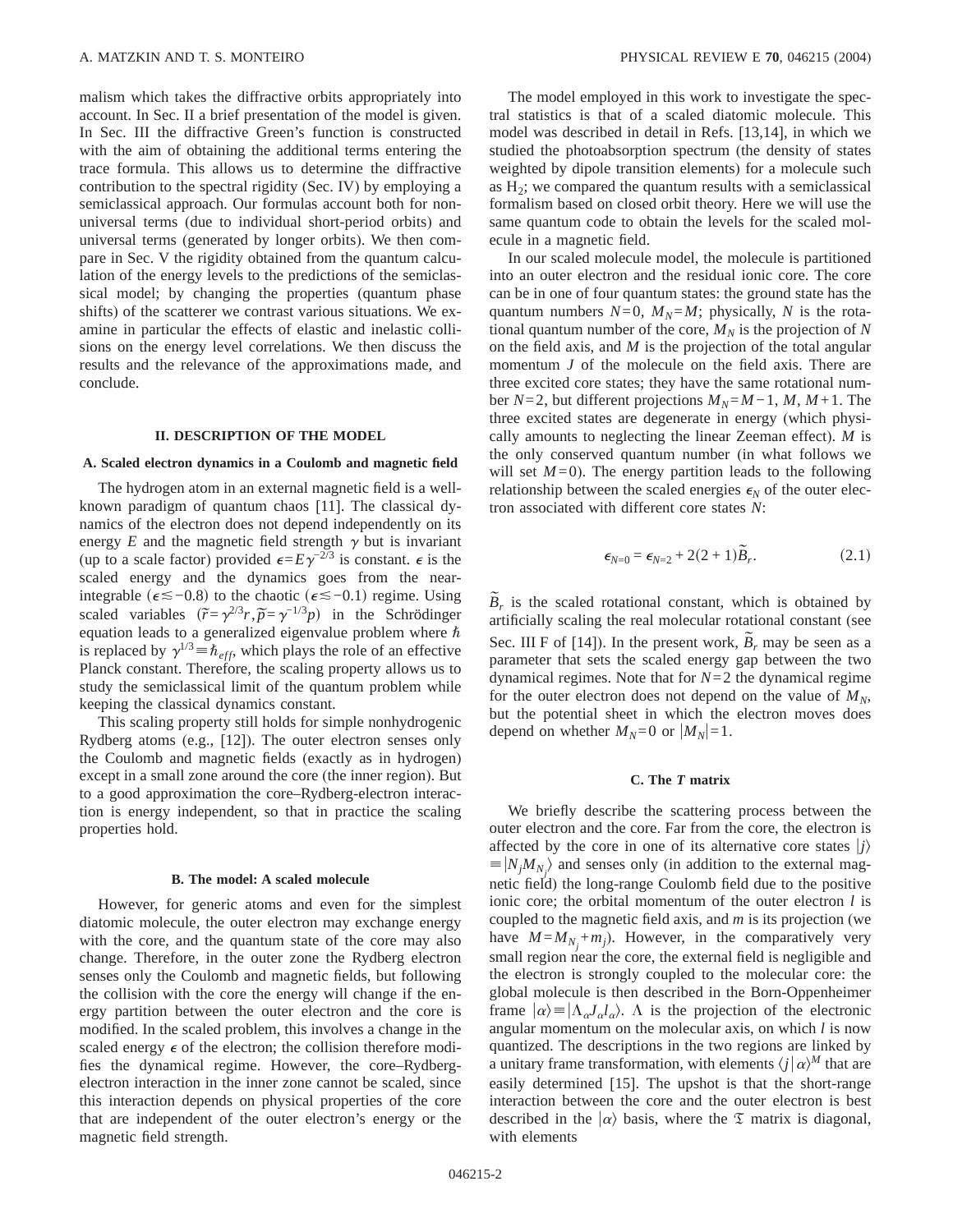$$
\mathfrak{T}_{\alpha} = \frac{1 - e^{2i\pi\mu_{\alpha}}}{2i}.
$$
\n(2.2)

 $\pi\mu_{\alpha}$  is the phase shift induced by the short-range interaction of the core when the outer electron is described in the  $|\alpha\rangle$ basis.

The *T* matrix, which gives the transition probabilities between states of the outer region, described in the  $|j\rangle$  basis, contains the scattering information that will be of interest for the diffraction process. It is obtained from the  $\mathfrak T$  matrix by implementing the frame transformation (e.g., [14])

$$
T_{jj'} = \sum_{\alpha} \langle j | \alpha \rangle \mathfrak{T}_{\alpha} \langle \alpha | j' \rangle, \qquad (2.3)
$$

where we have dropped the *M* dependence on the frame transformation and on the resulting *T* matrix. Thus the *T* matrix depends on the electronic quantum defects  $\mu_{\alpha}$ , which give the phase shifts induced by the short-range core-electron interaction in the  $|\alpha\rangle$  basis. In our model, we assume there are only two independent quantum defects:  $\mu_{\Sigma}$  for the state  $|\Lambda=0, J=1, l=1\rangle$  and  $\mu_{\text{II}}$  for the states  $||\Lambda|=1, J=1, l=1\rangle$ . From the physical standpoint, this corresponds to investigating the statistics of states excited from the ground state  $|\Lambda|$  $=0, J=0, l=0$  of the molecule, assuming that the outer electron does not penetrate into the core when  $l \ge 2$ .

To sum up, the characteristics of the diffractive scatterer depend on the two quantities  $\mu_{\Sigma}$  and  $\mu_{\Pi}$ , which in turn determine the *T*-matrix elements between states  $|i\rangle$  and  $|i'\rangle$ where  $|j\rangle$  and  $|j'\rangle$  stand for the four core states  $|N=0, M_N|$  $|N=2, M_N=0\rangle, |N=2, M_N=\pm 1\rangle.$ 

### **III. THE DIFFRACTIVE GREEN'S FUNCTION**

#### **A. General remarks**

The geometrical theory of diffraction for electromagnetic waves in the short-wavelength limit is well established [16]. The use of analogous techniques in semiclassical physics is more recent (e.g., [2,17,18]). The aim is to extend periodic orbit theory in the cases where the semiclassical waves, carried by classical trajectories, encounter discontinuities of the order of their de Broglie wavelengths. This diffractive process is incorporated into periodic orbit theory by determining the diffractive part of the Green's function. Indeed, in the absence of the diffractive scatterer, quantum properties of the system are obtained from the (scatterer-)"free" Green's function  $G_0(E)$  in terms of the periodic orbits of the "free" system, which are usually termed geometric periodic orbits. When the scatterer is added, the total Green's function is

$$
G(E) = G_0(E) + G_D(E), \tag{3.1}
$$

where  $G_D$  is the diffractive Green's function to be obtained in terms of the periodic orbits (PO's) that hit the scatterer. These "diffractive PO's" produce additional fluctuations in the energy spectrum.

In the present section we will determine the diffractive Green's function for our system—a scaled molecule for which the scatterer (the molecular core) presents many internal states. In the limit in which the scatterer has only one quantum state, this gives the diffractive Green's function for simple nonhydrogenic atoms, which have been intensively investigated and for which a phenomenological global diffractive contribution was obtained [19]. Our approach will heavily rely on known results obtained from closed orbit theory [20], a version of PO theory that has been employed to investigate the photoabsorption spectrum of Rydberg atoms and molecules in external fields. However, unlike Gutzwiller's approach [21], which is based on a semiclassical approximation to the propagator written in terms of a path integral, closed orbit theory relies on the semiclassical approach due to Maslov [22], grounded on a semiclassical approximation to the transport and phase equations. In what follows, we will use a straightforward identification between both approaches; an elegant and rigorous treatment connecting both approaches was given by Littlejohn [23].

## **B. Determination of the diffractive Green's function**

## *1. Two-dimensional semiclassical "free" Green's function*

In the outer region, the excited electron is subjected to the Coulomb and magnetic fields, yielding a three-dimensional axially symmetric system; the axis of symmetry is along the *z* axis, chosen in the direction of the magnetic field. We can therefore separate the azimuthal degree of freedom (with quantum number *m*, the projection of *l* on the *z* axis, and azimuthal angle  $\varphi$ ) and write the "free" Green's function in the semiclassical limit as

$$
G_0(E) = \sum_m |m\rangle\langle m| G_{sc}^{(m)}(\mathbf{r}', \mathbf{r}, E), \qquad (3.2)
$$

where  $G_{sc}^{(m)}$  is the symmetry reduced semiclassical Green's function corresponding to the azimuthal number *m* [since the effective two-dimensional (2D) potential depends on *m*]. It is straightforward to show [24] that  $G_{sc}^{(m)}$  is the usual twodimensional semiclassical Green's function describing propagation from  $\mathbf{r}$  to  $\mathbf{r}'$ , which are two points in the 2D axial plane.  $G_{sc}$  is given by [25]

$$
G_{sc}(\mathbf{r}', \mathbf{r}, E) = \sum_{k} (\hbar \sqrt{2\pi\hbar})^{-1} |\mathcal{D}_{k}|^{1/2}
$$
  
×exp i[S<sub>k</sub>( $\mathbf{r}', \mathbf{r}$ ) –  $\mu_{k}\pi/2 - 3\pi/4$ ]. (3.3)

 $S_k$  and  $\mu_k$  are the action and the Maslov index for the *k*th trajectory connecting **r** and **r**<sup> $\prime$ </sup>.  $\mathcal{D}_k$  is the Jacobian determinant giving the density of paths; in a local coordinate system  $\mathbf{r} = (q, q^{\perp})$ , where  $q(q^{\perp})$  lies along (perpendicular to) the trajectory and  $p(p^{\perp})$  is the conjugate momentum, we have

$$
\mathcal{D}_k = \frac{1}{\dot{q}\dot{q}'} \left( \frac{\partial p_k^{\prime \perp}}{\partial q^\perp} \right)_{q^{\prime \perp}}.
$$
\n(3.4)

Equation (3.2) gives the Green's function for the hydrogen atom in a magnetic field. Anticipating the multiple-corestate case, we can write the Green's function for a set of hydrogen atoms at different energies  $E_i$  as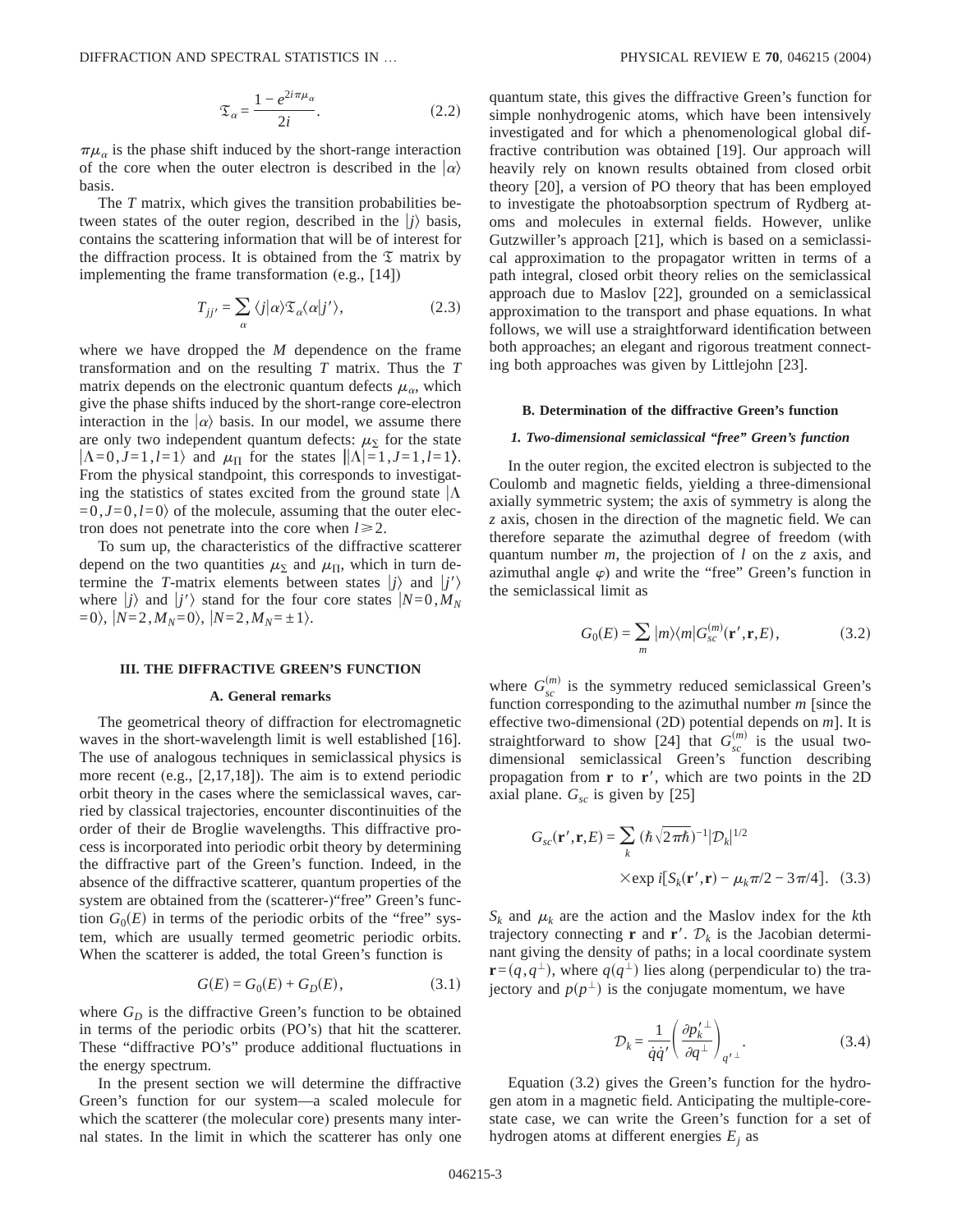$$
G_0(E) = \sum_j |j m_j\rangle\langle jm_j| G_{sc}^j(\mathbf{r}', \mathbf{r}, E_j).
$$
 (3.5)

With  $|j\rangle = |N_j M_{N_j}\rangle$  and  $E = E_j^+ + E_j$ , Eq. (3.5) gives the Green's function for a sum of independent systems each comprised of an outer electron at energy  $E_i$  associated with a molecular core at energy  $E_j^+$  which interacts with its outer electron only through the long-range Coulomb field. This is the "free" Green's function in the outer region for our model.

# *2. Green's function in the inner region*

In the inner region, near the core, the external magnetic field can be neglected and the system displays the spherical symmetry of the Coulomb field with coordinates  $\mathbf{r} = (r, \theta)$ (the anisotropy created by the core-electron interaction is embodied in the quantum defects, which appear as radial phase shifts). The quantum mechanical "free" Green's function takes into account only the Coulomb interaction:

$$
G_0(r_2, r_1, E) = -16\pi \sum_j |jm_j\rangle
$$
  
 
$$
\times \langle jm_j|f_{l_j}(r_1)Y^*_{l_jm_j}(\theta_1)g^+_{l_j}(r_2)Y_{l_jm_{j'}}(\theta_2),
$$
  
(3.6)

where  $r_2 > r_1$  and  $Y_{l_j m_j}(\theta_i)$  stands for the spherical harmonic  $Y_{l,m}(\theta_i,0)$ .  $f_l$  and  $g_l$  are standing Coulomb waves, respectively regular and irregular at the origin, and  $g_l^{\pm} = (g_l \pm i f_l)$  are outgoing and incoming Coulomb waves.

If we now take into account the short-range interactions, the total Green's function is given in the inner zone by projecting the resolvent equation  $G = G_0 + G_0 T G_0$ , yielding [26]

$$
G(r_2, r_1) = -16\pi \sum_{j} |j m_j \rangle g_{l_j}^+(r_2) Y_{l_j m_j}(\theta_2) \left\{ \sum_{j'} [\delta_{jj'} f_{l_{j'}}(r_1) + T_{jj'} g_{l_{j'}}^+(r_1)] Y_{l_j m_{j'}}^*(\theta_1) \langle j' m_{j'} | \right\}.
$$
 (3.7)

Note that the label  $m_i$  in  $\vert jm_i \rangle$  is redundant, since  $M = M_i$  $+m<sub>i</sub>$  is fixed; we shall therefore subsume  $m<sub>i</sub>$  under the label *j*. Of course, Eqs. (3.6) and (3.7) can also be written in the  $\ket{\alpha}$ basis. A solution  $|\psi_i\rangle$  of the full Hamiltonian in the inner zone is related to a standing-wave solution  $|\xi_i\rangle$  $=f_{l_j}(r)Y_{l_jm_j}(\theta)|j\rangle$  of the scatterer-free Hamiltonian via the Lippman-Schwinger equation

$$
|\psi_j\rangle = |\xi_j\rangle + G_0 T |\xi_j\rangle. \tag{3.8}
$$

#### *3. Connecting the inner and outer zones*

Equations (3.5) and (3.7) cannot be connected directly, since the relevant Green's functions obey different boundary conditions. We will rely instead on closed orbit theory techniques and consider the following physical situation (Fig. 1). Let the core be in state *j* and  $\mathbf{r}_1$  and  $\mathbf{r}_2$  two points in the outer region. We want to find the waves arriving at  $\mathbf{r}_2$  produced by a unit source placed at  $\mathbf{r}_1$ . Semiclassically, there are three types of waves carried by three different types of trajectories. The direct propagation from  $\mathbf{r}_1$  to  $\mathbf{r}_2$ , obviously without af-



FIG. 1. (a) shows the potential sheet associated with the core scatterer in state  $|j\rangle$  and (b) shows another potential sheet lying lower in energy associated with the scatterer in state  $|i'\rangle$ . A unit source placed at  $\mathbf{r}_1$  reaches  $\mathbf{r}_2$  either by direct propagation [dashed line in (a)], by hitting the core while staying on the same potential sheet [solid line in (a), elastic scattering], or by changing to another potential sheet after the collision with the core [solid line from  $\mathbf{r}_1$  to the core in (a) and from the core to  $\mathbf{r}_2$  in (b), inelastic scattering]. (c) shows schematically the matching between the semiclassical waves outside the boundary circle and the quantum mechanical wave function in the inner zone (see text).

fecting the state of the scatterer [dotted line in Fig. 1(a)] is due to the "free" Green's function; this is the standard situation which will not concern us in this paper. The *elastic* diffractive trajectory [solid line in Fig. 1(a)] links  $\mathbf{r}_1$  to  $\mathbf{r}_2$ via a hit at the core, without changing the state of the core. The trajectory arrives near the scatterer at some point  $\mathbf{r}_f$  $=(r_0, \theta_f)$  and leaves the core region passing through **r**<sub>*i*</sub>  $=(r_0, \dot{\theta}_i)$  [see Fig. 1(c)]. *r*<sub>0</sub> is the radius of a boundary circle within the inner region but for which the approximations made in the outer region still hold [14,20]. The third type of trajectory is the *inelastic* diffractive one [Figs. 1(a) and 1(b)]: the electron arrives on the core in state  $j$  [Fig. 1(a)] but leaves the inner region with the core in state  $j'$  [Fig. 1(b)]. Usually inelastic scattering is accompanied by a change in the potential sheet in which the electron moves.

To find the Green's function in the inner zone, we proceed as in closed orbit theory (e.g., Sec. III D of [14]), except that here the initial wave is a unit source placed at  $\mathbf{r}_1$ . On the boundary circle, the incoming wave is  $G_{sc}^{j}(\mathbf{r}_{f}, \mathbf{r}_{1}, E_{j})|j\rangle$  with *Gsc* given by Eq. (3.3). On the other hand, in the inner region the most general solution is given by the sum  $\Sigma_j$ ,  $c_j$ ,  $|\psi_j\rangle$ where the  $|\psi_{j'}\rangle$ 's are given by Eq. (3.8); the expansion yields

$$
\sum_{j'} |j'\rangle Y_{l_{j'}m_{j'}}(\theta) \sum_{j} c_j [\delta_{jj'} f_{l_{j'}}(r) + T_{jj'} g^+_{l_{j'}}(r)]. \tag{3.9}
$$

The coefficients  $c_i$  are now determined by matching the incoming part of this expression to the incoming semiclassical wave function. This match is done in the stationary phase approximation (for each incoming trajectory *k*, the integral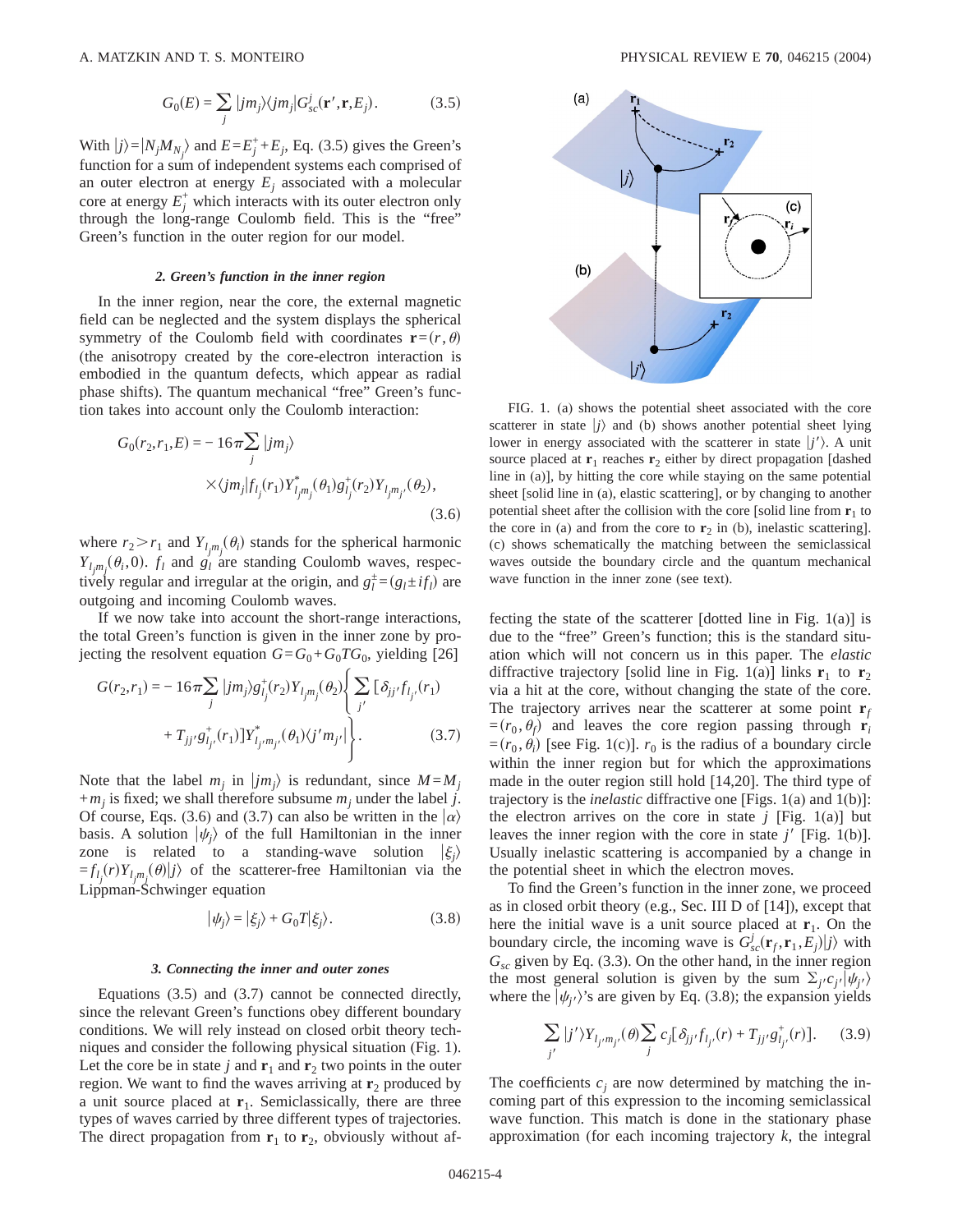on  $\theta_f$  is performed along the angle of stationary phase  $\theta_{fk}$ ). This gives

$$
c_j = \hbar^{1/2} e^{-l_j \pi} e^{-i \pi/2} 2^{9/2} \pi^2 r_0^{1/2} e^{i \sqrt{8r_0}}
$$
  
 
$$
\times \sum_k \sin \theta_{f_k} Y_{l_j m_j}^* (\theta_{f'k}) G_{sc(k)}^j (r_0, \theta_{fk}; \mathbf{r}_1, E_j), (3.10)
$$

where we have denoted by  $G_{sc(k)}^j$  the *k*th term of the sum over the trajectories [i.e., the expression to the right of the sum symbol in Eq. (3.3)].

The outgoing wave (from the region near the core toward **r**2) is given by the core-scattered part of Eq. (3.9),

$$
\psi_{\text{out}}(\mathbf{r}) = \sum_{j'} |j'\rangle Y_{l_{j'}m_{j'}}(\theta) \sum_{j} c_{j} T_{jj'} g_{l_{j'}}^{\dagger}(r). \qquad (3.11)
$$

Beyond the boundary circle  $\mathbf{r}_i = (r_0, \theta_i)$ , this outgoing wave is propagated semiclassically. Applying Maslov's theory, we write the wave function in shorthand notation as

$$
\psi_{\text{out}}(\mathbf{r}) = \sum_{j'} |j'\rangle \sum_{q} \sqrt{\rho_{q}^{j'}(\mathbf{r})} \exp i(S_{q}^{j'} - \mu_{q}^{j'} \pi/2 - 3\pi/4),
$$
\n(3.12)

where the solution of the transport equation for the density  $\rho$ gives [22]

$$
\rho_q^{j'}(\mathbf{r}) = \frac{J_3(t_0, \theta_{iq})}{J_3(t, \theta_{iq})} \rho_0^{j'}(\theta_{iq}).
$$
\n(3.13)

 $(\rho_0^{j'})^{1/2}$  is the wave function on the boundary circle (with the core in state  $|j'\rangle$ ).  $J_3$  is a three-dimensional Jacobian, given by  $J_3(t, \theta_{iq}) = r^2 \sin \theta J(t, \theta_{iq})$ , where  $J(t, \theta_{iq})$  is the standard Jacobian in the 2D plane:

$$
J(t, \theta_{iq}) = \det \left| \frac{\partial(r, \theta)}{\partial(t, \theta_{iq})} \right|.
$$
 (3.14)

Equations (3.13) and (3.14) describe the divergence of neighboring trajectories starting on the boundary circle at time  $t_0$ and arriving at **r** at time *t*, and are thus akin to the determinant appearing in the semiclassical Green's function (see Appendix A).

Using the asymptotic expansion for  $g_{l_j}^+$  $t_i^+(r_0)$  in the zeroenergy approximation as in [14], we have

$$
[J_3(t_0, \theta_{iq})\rho_0^{j'}(r_0)]^{1/2} = e^{i\sqrt{8r_0}} \sum_j \mathcal{Z}_{qk}^{j'} G_{sc(k)}^j(r_0, \theta_{fk}; \mathbf{r}_1, E_j)
$$
\n(3.15)

with

$$
\mathcal{Z}_{qk}^{j'j} = \sum_{l_{j'}} \hbar^{1/2} r_0^{1/2} 2^3 \pi^{3/2} e^{-i(l_{j} + l_{j'})\pi}
$$
  
 
$$
\times \sqrt{\sin \theta_{iq}} Y_{l_{j'}m_{j'}} (\theta_{iq}) \sin \theta_{fk} Y_{l_{j}m_{j}}^* (\theta_{fk}) T_{jj'},
$$
 (3.16)

where we have used Eq. (3.10). We finally use Eq. (A5) and put the outgoing wave  $(3.11)$  at  $\mathbf{r}_2$  as

$$
\psi_{\text{out}}(\mathbf{r}_2) = \hbar \sqrt{2\pi\hbar} \sum_{j'} |j'\rangle \sum_{q,k} \mathcal{Z}_{qk}^{j'j} e^{2i\sqrt{8r_0}} \sqrt{2r_0 \sin \theta_{iq}} G_{sc(q)}^{j'}
$$

$$
\times (\mathbf{r}_2, r_0, \theta_{iq}; E_{j'}) G_{sc(k)}^j(r_0, \theta_{fk}; \mathbf{r}_1, E_j). \tag{3.17}
$$

### *4. Diffraction coefficient*

The content of Eq. (3.17) is the following. A unit source is placed at  $\mathbf{r}_1$  with the core being in state  $|j\rangle$ . These waves are carried by classical trajectories; some of these trajectories, labeled *k*, hit the core with an angle  $\theta_{fk}$ . Those trajectories are continued in the region near the core by the quantum mechanical scattering process, which results in outgoing waves, propagating semiclassically along trajectories *q*, with the core now being in a state  $j'$ .  $\psi_{\text{out}}(\mathbf{r}_2)$  gives the wave function at  $\mathbf{r}_2$  resulting from the superposition of the possible states  $|j'\rangle$  populated after the collision. The Green's function  $G_D$  corresponding to this diffractive process is given by summing Eq. (3.17) over the possible quantum states of the scatterer,

$$
G_D(\mathbf{r}_2, \mathbf{r}_1; E) = \sum_{j,j'} \sum_{q,k} G_{\mathit{sc}(q)}^{j'}(\mathbf{r}_2, 0; E_{j'})
$$

$$
\times |j'\rangle C_{qk}^{j'}\langle j|G_{\mathit{sc}(k)}^{j'}(0, \mathbf{r}_1; E_j), \quad (3.18)
$$

where of course energy conservation requires that  $E=E_j$  $+E_j^+=E_{j'}+E_{j'}^+$ . We have denoted by

$$
C_{qk}^{j'j} \equiv \hbar \sqrt{2\pi\hbar} \mathcal{Z}_{qk}^{j'j} \sqrt{2r_0 \sin \theta_{iq}}
$$
 (3.19)

the *diffraction coefficient*. *C* depends on the angles of the incoming and outgoing trajectories and on the quantum states of the core that determine the value of the *T*-matrix element  $T_{j'j}$ . We have used the fact that if **q** is in the outer region  $S(0; \mathbf{q}) \approx \sqrt{8r_0 + S(r_0, \theta; \mathbf{q})}$  [14,27] to absorb the coefficient  $e^{2i\sqrt{8r_0}}$  in the Green's function, which now formally propagates from the origin at  $\mathbf{r}$  = 0. Note that the diffraction coefficient also depends on  $r_0$ , which gives the internal scale of the inner zone diffraction. However, as is known from closed orbit theory for the photoabsorption cross section, we show below that the density of states does not depend on  $r_0$ . Finally, it may also be noted that  $G_D$  is of order  $\sqrt{\hbar}$  relative to the "free" Green's function.

#### **C. Diffractive density of states**

## *1. Density of states*

The fluctuation in the density of states (DOS)—formally proportional to  $Im[TrG]$ —is obtained in the semiclassical limit by taking the trace of  $G_{sc}$  as [25]

$$
d_0(E) = \frac{1}{2\pi\hbar} \sum_k A_k \exp iS_k + \text{c.c.}
$$
 (3.20)

with

$$
A_k = \frac{\tau_k \exp - i(\mu_k + \sigma_k)\pi/2}{|\det(M_{(k)} - I)|^{1/2}},
$$
\n(3.21)

and where c.c. stands for complex conjugate and will be implicitly understood in the rest of the paper. We have as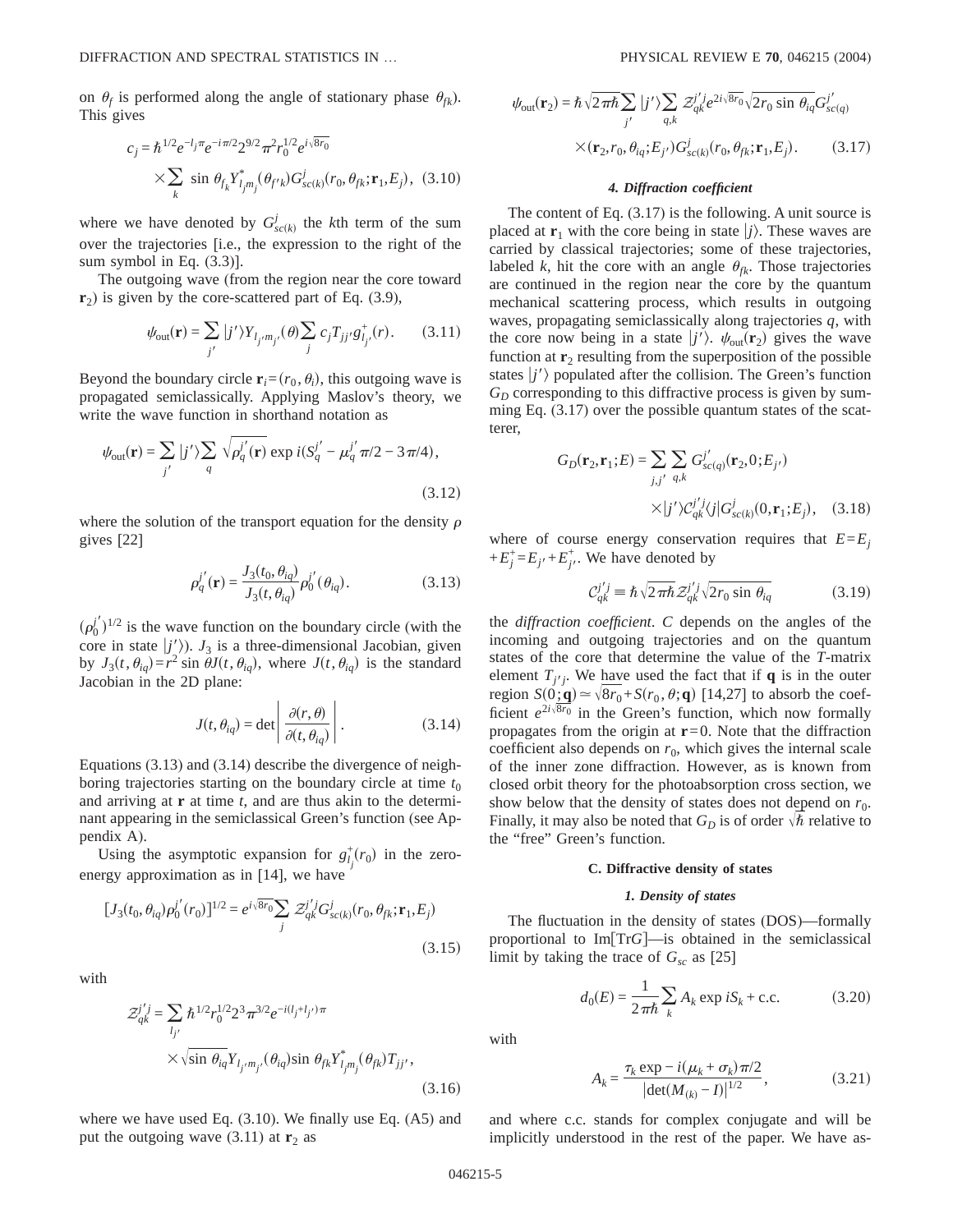sumed the orbits are isolated; *k* runs on the periodic orbits and their repetitions and  $\sigma_k$  is an additional phase resulting from taking the trace.  $\tau_k$  is the period and *M* the 2×2 stability matrix of the orbit with elements  $m_{np}$ . When diffractive effects are present, the total Green's function is given by the sum  $G = G_0 + G_D$ ; the geometric DOS is given by Im[Tr $G_0$ ], yielding Eq. (3.20), whereas the diffractive contribution to the DOS is obtained by taking the trace of  $G_D$ .

## 2. Taking the trace of G<sub>D</sub>

To take the trace of Eq. (3.18), we first use the orthonormality of the states  $|j\rangle$  and reduce the problem to two dimensions [24]. We can then set  $j = j'$  and  $k = q$ , yielding

$$
\operatorname{Tr} G_D = \sum_j \sum_k C_{kk}^{jj} \int dq dq^{\perp} G_{sc(k)}^j(\mathbf{r}; 0) G_{sc(k)}^j(0; \mathbf{r})
$$
\n(3.22)

where  $(q, q^{\perp})$  are local coordinates along and perpendicular to the trajectory introduced in Sec. III B 1. Given the reduction from 3D to 2D, we choose for convenience  $(q, q^{\perp})$  so that relative to the cylindrical coordinates  $(\rho, z)$  the Jacobian is  $\partial(\rho, z)/\partial(q, q^{\perp}) = (r \sin \theta)^{-1}$ . The integral can now be performed, for each trajectory  $k$ , in the stationary phase approximation (a similar calculation is given in full detail by Bruus and Whelan [18]). To first order in  $\hbar$ , we obtain the approximate folding property for the semiclassical Green's function:

$$
\mathrm{Tr} G_D = \sum_j \sum_k C_{kk}^{jj} \tau_k^j G_{sc(k)}^j(0;0) (i\hbar)^{-1}.
$$
 (3.23)

The diffractive DOS is thus given in terms of the geometric ("free" hydrogenic) orbits *k* closed at the nucleus associated with every possible quantum state  $|j\rangle$  of the scatterer, weighted by the diffraction coefficient  $\tilde{C}_{kk}^{jj}$ . As in closed orbit theory, the classical orbits  $k$  that hit the center of the core  $(r=0)$  are radial in the vicinity of the core: they leave the boundary circle with an initial angle  $\theta_{ik}$  and return with a final angle  $\theta_{fk}$ .

Equation (3.23) can be written (see Appendix B) in a form similar to the geometric DOS  $(3.20)$ :

$$
d_D(E) = \frac{1}{2\pi\hbar} \sum_{j} \sum_{k} \mathcal{A}_k^j \exp i S_k^j \tag{3.24}
$$

with

$$
\mathcal{A}_{k}^{j} = \hbar^{1/2} e^{-i(\mu_{k}^{j} \pi/2 + 3\pi/4)} T_{jj} Y_{l_{j}m_{j}}
$$

$$
\times (\theta_{ik}) Y_{l_{j}m_{j}}^{*} (\theta_{jk}) \tau_{k}^{j} 2^{5/2} \pi^{3/2} \left| \frac{\sin \theta_{ik} \sin \theta_{fk}}{m_{12(k)}} \right|^{1/2};
$$
\n(3.25)

 $m_{12}$  is an element of the stability matrix for the *k*th orbit, calculated by considering a deviation in momentum space perpendicular to the orbital motion. It may be noted that the diffractive contribution to the DOS is  $\hbar^{1/2}$  suppressed relative to the geometric DOS and that it does not depend on  $r_0$ . As expected,  $d_D(E)$  depends on the quantum properties of the scatterer (via the *T* matrix) and on the properties of the classical orbits of the scatterer-"free" system. This is a general characteristic that is found in other works based on the geometrical theory of diffraction. For completeness we point out that the formulas given above between Eqs. (3.10) and (3.25) need to be modified when *k* is the so-called parallel orbit  $(\theta_{ik} = \theta_{fk} = 0)$  [14,29]

# **IV. DIFFRACTIVE CONTRIBUTION TO THE SPECTRAL RIGIDITY**

## A. The spectral rigidity  $\Delta(L)$

### *1.*  $\Delta(L)$  *in terms of periodic orbits*

The spectral rigidity  $\Delta(L)$  is defined as the least-squares deviation of the staircase function from the best-fitting straight line over an energy range corresponding to *L* mean level spacings [28],

$$
\Delta(L) = \left\langle \min_{A,B} \frac{\langle d \rangle}{L} \int_{\epsilon_0 - L/2 \langle d \rangle}^{\epsilon_0 + L/2 \langle d \rangle} d\epsilon [\mathcal{N}(\epsilon) - A\epsilon - B]^2 \right\rangle, \tag{4.1}
$$

where  $\langle d \rangle$  is the mean density and the outer angular bracket denotes an average over the starting points  $\varepsilon_0$ .  $\mathcal{N}(E)$  is the spectral staircase function,

$$
\mathcal{N}(E) = \int^{E} d\epsilon d(\epsilon).
$$
 (4.2)

 $\Delta(L)$  describes correlations between level sequences longer than the mean level spacing  $\langle d \rangle^{-1}$ , i.e., *L*>1. Berry [1,30] showed that, provided the energy range  $L/\langle d \rangle$  is classically small (though it may be semiclassically large),  $\Delta(L)$  could be obtained in terms of periodic orbits as

$$
\Delta(L) = \frac{1}{2\pi^2} \int_0^\infty \frac{d\nu}{\nu} \frac{K(\nu/\pi L)}{\nu/\pi L} G(\nu),\tag{4.3}
$$

where  $\nu = L\tau/(2\hbar \langle d \rangle)$ . The "orbit selection" function  $G(\nu)$  is given in Appendix C.  $K(\zeta)$  is the spectral form factor, defined as the Fourier transform of the two-point correlation function (with  $\zeta = \tau/h\langle d\rangle$ ). In the semiclassical limit,  $K(\zeta)$  is approximately given by [30]

$$
K(\zeta) \simeq \frac{1}{2\pi\hbar \langle d \rangle} \Biggl\langle \sum_{k,q} A_k A_q^* \exp[i(S_k - S_q)/\hbar] \delta \Biggl(\tau - \frac{\tau_k + \tau_q}{2}\Biggr) \Biggr\rangle, \tag{4.4}
$$

with the factors  $A_k$  given in Eq. (3.21).

Different approximations for  $K(\zeta)$  have been discussed in [30]. They are appropriate for different values of  $\zeta$ . Let  $\zeta^*$  be such that  $\tau_{\min}/h\langle d \rangle \ll \zeta^* \ll 1$  where  $\tau_{\min}$  is the period of the shortest orbit. Then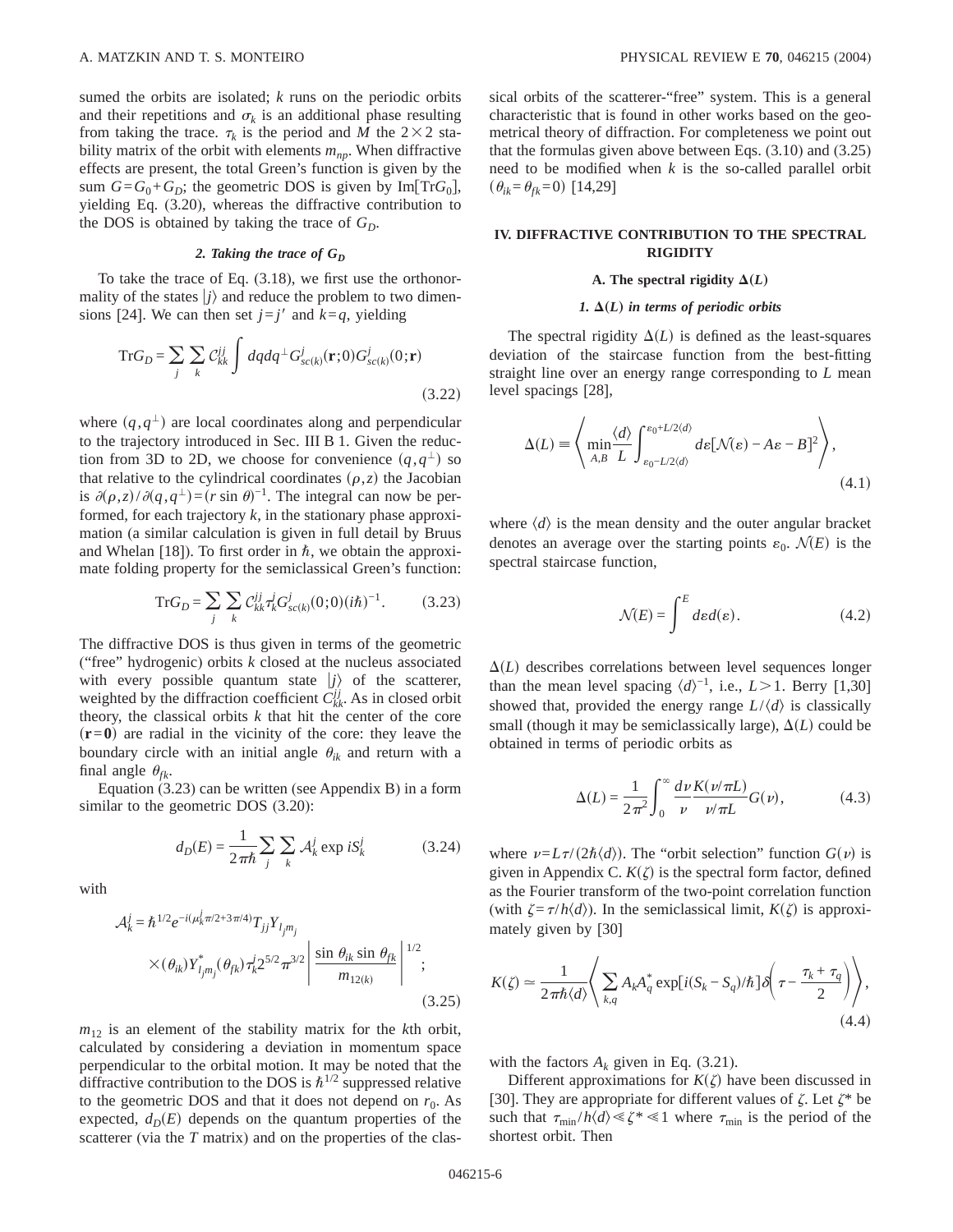$$
K(\zeta) \approx \frac{1}{h\langle d\rangle} \sum_{k} |A_k|^2 \delta(\tau - \tau_k), \quad \zeta < \zeta^*, \tag{4.5}
$$

$$
K(\zeta) \approx \zeta, \quad \zeta^* < \zeta < 1,\tag{4.6}
$$

$$
K(\zeta) \approx 1, \quad \zeta > 1. \tag{4.7}
$$

Equation (4.5) is the diagonal approximation, which is valid for short periodic orbits and gives rise to nonuniversal (i.e., system-dependent) terms; in particular, the shortest orbit determines the spacing  $L_{\text{max}}$  for which the rigidity saturates (see Appendix C). Equation (4.6) is valid for long (but not too long) orbits and follows from a classical sum rule [31] in the diagonal approximation, which leaves no trace of any system-dependent dynamics; from Eq. (4.3), this form essentially contributes to the rigidity in the interval  $1 \ll L \ll L_{\text{max}}$ . The form (4.7) is valid for long orbits beyond the Heisenberg time and is obtained by appealing to a semiclassical sum rule [1]; it contributes to  $\Delta(L)$  for small values of *L*, but also contributes to rigidity through an additive constant term.

### *2. Geometric and diffractive contributions*

Since the total fluctuations in the spectral DOS are given by  $d(E) = d_0(E) + d_D(E)$ , the same relation holds for the oscillating part of the spectral staircase function. It then follows from Eq. (4.1) that the spectral rigidity is obtained as the sum of three terms:

$$
\Delta(L) = \Delta_{00}(L) + \Delta_{0D}(L) + \Delta_{DD}(L). \tag{4.8}
$$

 $\Delta_{00}(L)$  is the rigidity for the "free" system: it involves only correlations between orbits of the free system, so that for  $K_{00}(\zeta)$  the indices *k* and *q* in Eq. (4.4) refer to geometric periodic orbits.  $\Delta_{0D}(L)$  involves correlations between geometric and diffractive orbits so that in the spectral form factor *k* and *q* refer, respectively, to geometric and diffractive orbits. In the same vein,  $\Delta_{DD}(L)$  involves only correlations between diffractive orbits. In this work, we are interested only in the contribution  $\Delta_{diff}(L)$  to the spectral rigidity provoked by the presence of the scatterer, which is the same as the difference between the spectral rigidity for the system and the rigidity for the scatterer-free system, since

$$
\Delta_{diff}(L) \equiv \Delta(L;T) - \Delta_{00}(L) = \Delta_{0D}(L) + \Delta_{DD}(L); \quad (4.9)
$$

we have explicitly written  $\Delta(L;T) \equiv \Delta(L)$  to emphasize the the scatterer dependence through the *T* matrix.

### **B. Diffractive spectral rigidity for the scaled molecule**

We now determine  $\Delta_{diff}(L)$  for our model described in Secs. II and III. We first need the scaled equivalent of the formulas given above. We then use the following approximations. For  $\Delta_{DD}(L)$  we employ the diagonal approximation for diffractive orbits. We obtain a classical sum in the isotropic approximation by relying on previous results obtained by Sieber [3]. For  $\Delta_{0D}(L)$ , we restrict the correlations to orbits having the same action and the same topology; this has the effect of taking into account the sole closed orbits at the origin, but the amplitude factors entering  $K_{0D}(\zeta)$  are different; we use a classical sum rule for off-diagonal contributions, adapted from the one that was obtained by Bogomolny *et al.* [4]. However, we cannot obtain a semiclassical sum rule without taking into account the correlation between geometric orbits that do not hit the origin and that make up  $\Delta_{00}(L)$ . Here, we restrict our attention to  $\Delta_{diff}(L)$  and we will not therefore search for a semiclassical sum rule; as a result, the determination of  $\Delta_{0D}(L)$  and  $\Delta_{DD}(L)$  will hold only for  $L \geq 1$ . The constant term arising from the semiclassical sum rule is of no importance: in Sec V we compare the difference  $\Delta(L;T) - \Delta_{00}(L)$  obtained from quantum mechanically calculated energy levels for systems with and without the scatterer. As argued in Sec. V A and Appendix D, the constant term can be taken to be the same in both systems, and therefore vanishes when the difference is taken.

#### *1. Rigidity in scaled variables*

The advantage of scaling the system is that the classical dynamics is invariant provided the scaled energy  $\epsilon$  is fixed; the scaled amplitudes and actions  $\tilde{A}(\epsilon)$  and  $\tilde{S}(\epsilon)$  are then constant and the levels are obtained as a function of the parameter  $\kappa \equiv \gamma^{-1/3}$ .  $\kappa$  is varied in the interval  $[\kappa_1, \kappa_2]$  and  $\bar{\kappa}$ is the midpoint. The scaled action, defined by  $\kappa \tilde{S}(\epsilon)$  $\equiv S(E)/\hbar$ , plays the role of both the action *S* and the period  $\tau$  of the unscaled orbit, and  $\kappa$  plays the role of the energy and of  $\hbar$ ; in the following, the notation  $\hbar$ <sub>eff</sub> stands for the mean value  $\hbar_{eff} = \overline{\kappa}^{-1}$  of  $\kappa^{-1}$  in the interval  $[\kappa_1, \kappa_2]$ .

The oscillating part of the scaled DOS (at fixed  $\epsilon$ ) is

$$
\widetilde{d}(\kappa) = \frac{1}{2\pi} \sum_{j} \sum_{k} \widetilde{A}_{k}^{j} \exp i\kappa \widetilde{S}_{k}^{j} + \widetilde{A}_{k}^{j} \exp i\kappa \widetilde{S}_{k}^{j} \quad (4.10)
$$

with [cf. Eqs. (3.23) and (3.25)]

$$
\widetilde{A}_k = \frac{\widetilde{S}_k \exp - i(\mu_k + \sigma_k)\pi/2}{|\det(\widetilde{M}_{(k)} - I)|^{1/2}}
$$
(4.11)

and

$$
\widetilde{\mathcal{A}}_{k}^{j} = \hbar \, \frac{l_{eff}^{1/2} \widetilde{S}_{k}^{j} e^{-i(\mu_{k}^{j} \pi/2 + 3\pi/4)} T_{jj} Y_{l_{j}m_{j}} (\theta_{ik}) Y_{l_{j}m_{j}}^{*}}{\times (\theta_{fk}) 2^{5/2} \pi^{3/2} \left| \frac{\sin \theta_{ik} \sin \theta_{fk}}{\widetilde{m}_{12(k)}^{j}} \right|^{1/2}.
$$
 (4.12)

It is straightforward to obtain the rigidity by following the original derivation leading from Eq. (4.1) to Eq. (4.3) [1] (actually, the derivation is simpler for scaled systems). Since the scaled spectra will be unfolded, we put  $\langle \tilde{d} \rangle = 1$ , and keep in mind that *L* scales as  $\langle d \rangle$  previous to unfolding; the rigidity (4.3) is obtained by summing terms of the form

$$
\Delta_{XY} = \frac{1}{2\pi^2} \int_0^\infty \frac{d\nu}{\nu} \frac{K_{XY}(\nu/\pi L)}{\nu/\pi L} G(\nu) \tag{4.13}
$$

with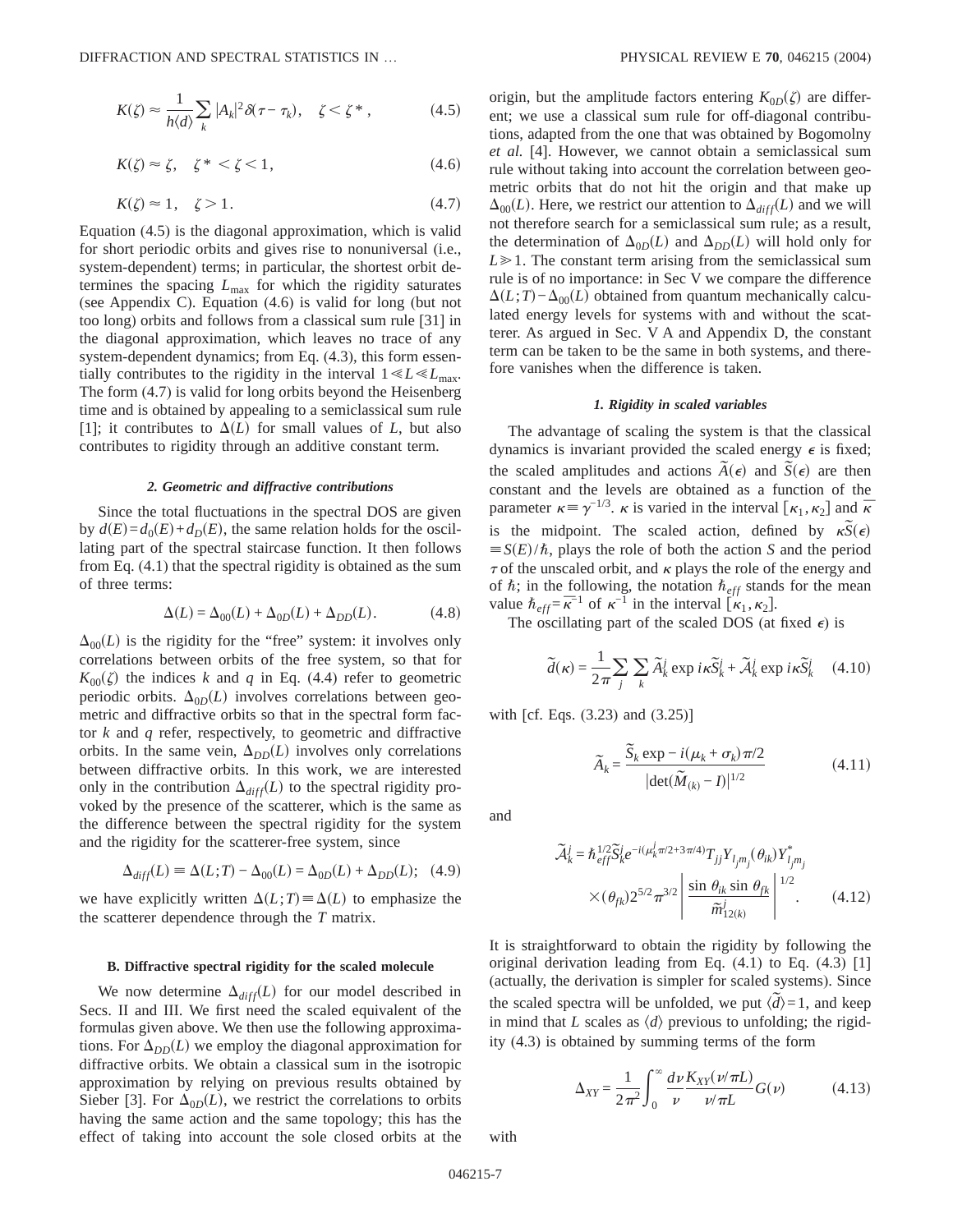$$
\nu = \frac{LS}{2\chi},\tag{4.14}
$$

where  $\chi \equiv \partial \langle N \rangle / \partial \kappa$ . We will from now on omit the tildes from the scaled variables, as no confusion can arise. The index *XY* obviously refers to *X*,  $Y=0$  or *D* [cf. Eq. (4.8)]. The spectral form factor is now given by

$$
K_{XY}(\sigma) \simeq \frac{1}{2\pi\chi} \left\langle \sum_{j,j'} \sum_{k,q} {\{\mathbf{A}_{Xk}^j[\mathbf{A}_{Yq}^{j'}] * \exp[i(S_k^j - S_q^{j'})\kappa_0]\}} \delta \right\rangle
$$
  
 
$$
\times \left(S - \frac{S_k^j + S_q^{j'}}{2}\right) \left.\right\rangle, \tag{4.15}
$$

where  $A_{Xk}^j$  stands for  $A_k^j$  if  $X=0$  and  $A_k^j$  if  $X=D$ ; now we have  $\sigma = S/2\pi\chi$ . Here the angular brackets denote an average over the starting points  $\kappa_0$ .

# 2. Determination of  $\Delta_{DD}$

Strictly, the diagonal approximation would involve neglecting correlations whenever  $S_k^j \neq S_q^{j'}$ . We use the further approximation of neglecting correlations if  $j \neq j'$ : orbits belonging to different potential sheets are not correlated. For the small values of *S* that contribute to the nonuniversal part, this approximation holds except if accidentally two orbits belonging to different potential sheets have the same action. For larger actions, this approximation appears necessary if classical sum rules are to be used at all.

For short orbits ( $\sigma < \sigma^*$  with  $\sigma^* \leq 1$ ) the diagonal approximation simply gives terms of the form

$$
\sum_{j} \sum_{k \in \{\sigma_k < \sigma^*\}} \frac{1}{2\pi^2} \left| \frac{\mathcal{A}_k^j(\epsilon_j)}{S_k^j(\epsilon_j)} \right|^2 G\left(\frac{LS_k^j(\epsilon_j)}{2\chi}\right). \tag{4.16}
$$

For longer orbits, the classical sum rule needs to be evaluated independently for each quantum state  $|i\rangle$  of the scatterer (since for each  $|j\rangle$  we have an independent classical problem of an outer electron with scaled energy  $\epsilon_i$  moving in the given diamagnetic potential sheet). We further assume an average initial and final angle  $\bar{\theta} = \pi/4$ . We now use the sum rule for transient orbits given in [3]; since the initial and final velocities are given by  $\dot{r} = \sqrt{2/r}$  (in the inner zone), we have for each  $|j\rangle$ 

$$
\sum_{k} \left| \frac{1}{m_{12(k)}^j} \right| \delta(S - S_k^j) \approx \frac{2\pi}{\Sigma^j(\epsilon_j)},
$$
\n(4.17)

where  $\Sigma^j(\epsilon_j)$  is the volume of the energy surface in the scaled phase space with scaled energy  $\epsilon_i$ , which can be determined classically. The form factor then becomes

$$
K_{DD}^{j}(\sigma > \sigma^{*}) \approx \frac{1}{2\pi\chi} \hbar_{eff} 2^{5} \pi^{4} \sum_{j} \frac{1}{\Sigma^{j}} |T_{jj}|^{2} |Y_{l_{j}m_{j}}(\overline{\theta})|^{4} S^{2}.
$$
\n(4.18)

The rigidity  $\Delta_{DD}$  is finally obtained by integrating the remaining term in Eq. (4.13),

$$
\mathcal{I}(L) \equiv 2\pi \chi \int_{\sigma^*}^1 d\sigma G(\pi L \sigma), \tag{4.19}
$$

which is given in the semiclassical limit by Eq. (C7).

#### 3. Determination of  $\Delta_{0D}$

The short-orbit contribution to  $\Delta_{0D}$  is similar to the shortorbit contribution to  $\Delta_{DD}$ : as above we neglect correlations if  $j \neq j'$  and, although the amplitudes of the geometric and diffractive orbits are different, the sum runs on the same orbits closed at the origin: we neglect correlations between diffractive orbits and geometric ones that are not closed at the origin. Hence, for  $\sigma < \sigma^*$ , we have

$$
\sum_{j} \sum_{k \in \{\sigma_k < \sigma^*\}} \frac{1}{2\pi^2} \frac{1}{[S_k^j(\epsilon_j)]^2} A_k^j(\epsilon_j) [\mathcal{A}_k^j(\epsilon_j)]^* G\left(\frac{L S_k^j(\epsilon_j)}{2\chi}\right). \tag{4.20}
$$

For longer orbits, we need the relevant classical sum rule. Starting from Eq. (4.15), with  $X=0$ ,  $Y=D$ , and  $j=j'$ , we assume that  $K_{0D}$  has significant contributions from orbits with close actions, so that

$$
S_k^j - S_q^j \approx -\frac{1}{2}W(\theta, \theta_i)\theta^2, \qquad (4.21)
$$

where *W* is the matrix of mixed second derivatives of  $S(\mathbf{r}, \mathbf{r}')$ . We also express the stability matrix element  $1/m_{12(k)}^j$  taken on the boundary circle as

$$
|m_{12(k)}^j|^{-1/2} = \left| \frac{\partial^2 S_k^j}{\partial \theta_i \partial \theta_f} \right|^{1/2} \sqrt{\frac{2}{r_0}} \tag{4.22}
$$

and further remark that

$$
|\det(M_{(k)}^j - I)|^{1/2} \left| \det \frac{\partial^2 S_k^j}{\partial \theta \partial \theta'} \right|^{1/2} = |\det W(\theta, \theta')|^{1/2}.
$$
\n(4.23)

We can now use the generalized sum rule obtained in [4],

$$
\sum_{k} \frac{\partial (S - S_{k}^{j}) \Omega^{j}(\mathbf{q}_{k}, \mathbf{p}_{k})}{|\det(M_{(k)}^{j} - I)|} = \frac{1}{\Sigma^{j}} \int dq^{\perp} dp^{\perp} \Omega^{j}(\mathbf{q}, \mathbf{p}),
$$
\n(4.24)

in which the DOS amplitude is multiplied by a "test function"  $\Omega^j(\mathbf{q}_k, \mathbf{p}_k)$  defined on a surface of section that includes the scatterer and is orthogonal to the incoming trajectory. The obvious choice for  $\Omega$  is to take the terms between braces in the sum (4.15) multiplied by  $|\text{det}(M_{(k)}^j - I)|$ . Note that, since we have assumed that the trajectories are radial when they cross the boundary circle, the integration measure transverse to the motion of the orbit is reduced to  $\sin \theta \sqrt{r_0 / (4+4 \cos \theta)} d\theta$ .  $K_{0D}$  is then obtained by summing over the quantum states *j* the right-hand side of Eq. (4.24). We use again the average angle approximation  $\bar{\theta} = \pi/4$ , and Eqs. (4.21) and (4.23) then lead to a Gaussian integral. Hence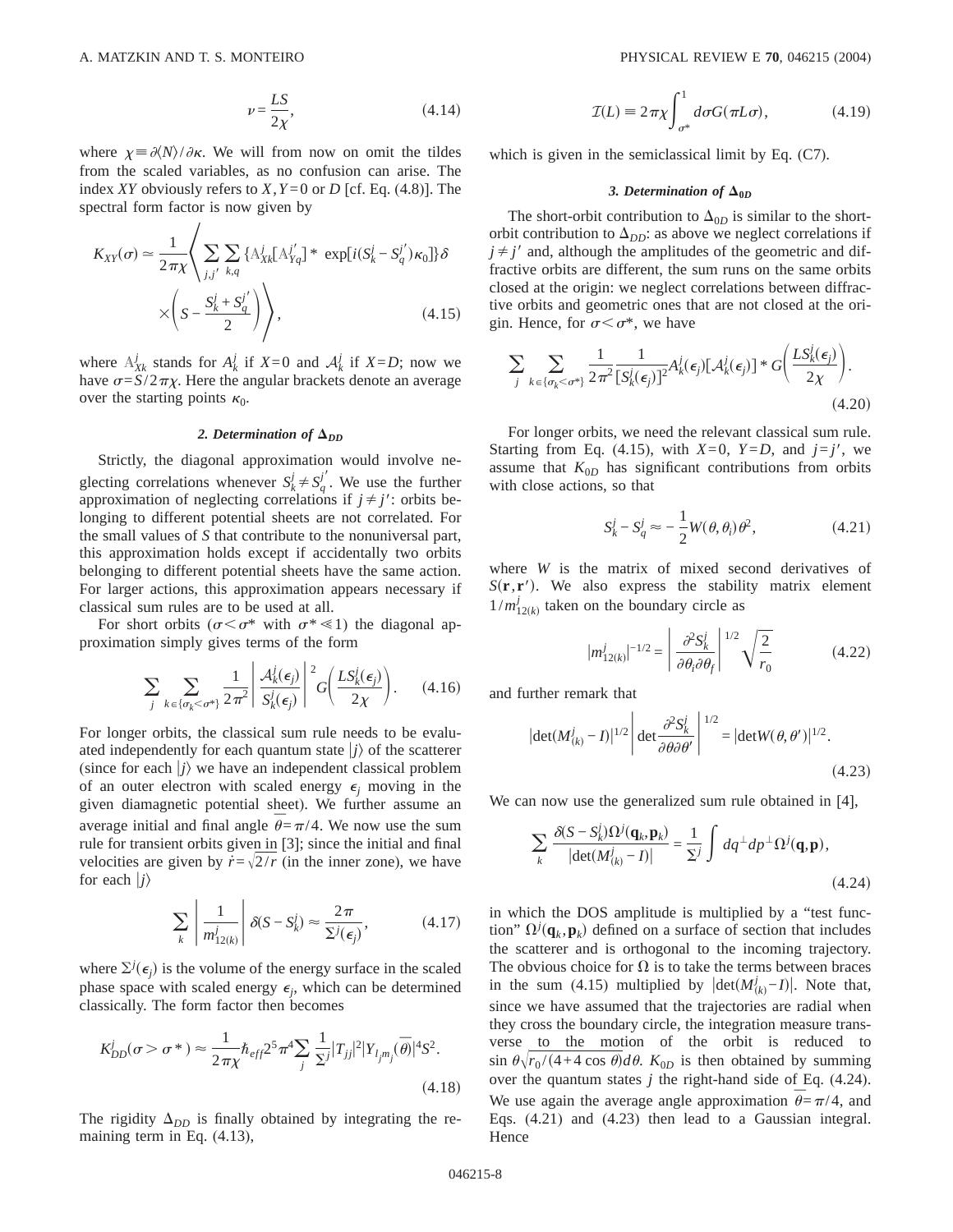$$
K_{0D}^{j}(\sigma > \sigma^{*}) \approx \frac{-1}{2\pi\chi} \hbar_{eff} \frac{2^{9/2} \pi^{3}}{2\sqrt{2 + \sqrt{2}}} \sum_{j} \frac{1}{\Sigma^{j}} i(T_{jj} - T_{jj}^{*})
$$

$$
\times |Y_{l_{j}m_{j}}(\bar{\theta})|^{2} S^{2}. \tag{4.25}
$$

Note that we took the average value  $\bar{\kappa} \equiv \hbar_{eff}^{-1}$  for the starting points  $\kappa_0$ , so that the Gaussian integration brings about a factor  $-\hbar^{1/2}_{eff}$  which multiplies the original factor  $\hbar^{1/2}_{eff}$  in Eq. (4.20). The rigidity is obtained by performing the integral (4.19).

## **C. Results**

We now summarize the theoretical results for the diffractive spectral rigidity obtained in the semiclassical limit. Collecting Eqs. (4.16), (4.18), (4.20), and (4.25) along with Eq.  $(4.13)$ , we obtain

$$
\Delta_{DD}(L) + \Delta_{0D}(L) = \sum_{j} \left\{ \sum_{k \in {\{\sigma_k < \sigma^*\}}} \frac{1}{[\pi S_k^j]^2} (\text{Re}[A_k^j A_k^j] + |\mathcal{A}_k^j|^2) G\left(\frac{LS_k^j}{2\chi}\right) \right\} + \sum_{j} \left[ \frac{\hbar_{eff} |Y_{l_j m_j}(\overline{\theta})|^2}{\pi^2 \Sigma^j} \times \left(2^5 \pi^4 |T_{jj}|^2 |Y_{l_j m_j}(\overline{\theta})|^2 + \frac{2^{11/2} \pi^3}{3.7} \text{Im } T_{jj} \right) \mathcal{I}(L) \right], \tag{4.26}
$$

where  $\mathcal{I}(L)$  is given by Eq. (4.19). The term between the curly brackets represents a system-dependent nonuniversal contribution, which contains the shortest periodic orbits within each potential sheet  $|j\rangle$  (from the shortest scaled action  $S_{\min}^j$  up to some scaled action  $S^{j*} \ll 2\pi \chi$ ). This term depends on the scatterer properties through the diffractive amplitude  $A_k^j$ . The term between square brackets gives a contribution coming from averaging over orbits with scaled action  $S^j \gg S^j_{\text{min}}$  but shorter than the break time  $2\pi\chi$ . It is universal in the sense that it does not depend on the individual properties of the orbit, although since this is a diffractive contribution it obviously depends on the scatterer properties embodied in the *T* matrix. It may be noted that the nonuniversal term depends on  $\hbar$ <sub>eff</sub> (through  $\mathcal{A}_k^j$ ), whereas the term between square brackets is independent of  $\hbar_{eff}$ : indeed  $\mathcal{I}(L) \sim \chi$  [Eqs. (C6) and (C7)], and  $\chi$  scales as  $\hbar_{eff}^{-1}$  so that when  $\hbar_{eff}$  is varied  $\hbar_{eff}$  is constant.

#### **V. NUMERICAL RESULTS**

#### **A. Comparing quantum and semiclassical results**

We give in this section numerical results obtained for our model by comparing the spectral rigidity obtained from a calculation of exact quantum eigenvalues to our semiclassical approximation as given by Eq. (4.26). More specifically, as stated in Sec. IV A 2, we are interested only in the *diffractive* contribution to the spectral rigidity. Quantum mechanically, this involves performing calculations for the scattererfree system on the one hand [we obtain the rigidity  $\Delta_{00}(L)$ ; cf. Eq. (4.8)], and for the system with the scatterer on the other hand [we then obtain the rigidity  $\Delta(L;T) \equiv \Delta(L)$ ; cf. Eq. (4.9)]. The quantum mechanical determination of the diffractive contribution to the spectral rigidity is therefore given by calculating the difference  $\Delta(L;T) - \Delta_{00}(L)$ . Following Eq. (4.9), this difference should be equal in the semiclassical limit to the sum  $\Delta_{0D}(L) + \Delta_{DD}(L)$ . However, as mentioned in Sec. IV A, the semiclassical expression for the rigidity involves the contributions of orbits with periods beyond the Heisenberg time, which are taken into account through the relevant expression of the form factor obtained from a semiclassical sum rule due to Berry [1]. According to the semiclassical sum rule, those long orbits generate the mean level density. Based on the numerical evidence that the systems with and without the scatterer have approximately the same mean density, we assume that long orbits do not contribute to the diffractive part of the spectral rigidity; this heuristic argument is developed in Appendix D. The upshot is that we can compare the quantity  $\Delta(L;T) - \Delta_{00}(L)$  obtained from accurate quantum mechanical calculations to the semiclassical expression (4.26) provided we are interested in correlations in the range  $L \ge 1$ .

#### **B. Results**

## *1. Calculations*

We calculated a set of eigenvalues for a scaled molecule in the symmetry state  $M=0$ , with a rotational constant chosen so that the scaled energies are  $\epsilon_{N=0} = -0.55$  and  $\epsilon_{N=2}$  $=-0.8$ , in the range  $\kappa=80$  to  $\kappa=150$ , with average  $\hbar$ <sub>eff</sub>  $\approx 0.01$ . Such calculations involve about 10 000 states. The computational method was described elsewhere [14].  $\chi$  $\simeq$  148.8 is readily calculated by fitting the spectral staircase to a second order polynomial in  $\kappa$ . Classical calculations for the shortest orbits are necessary to determine the nonuniversal contribution; these include the actions, monodromy matrix elements, and Maslov indices of the orbits closed at the nucleus in the scaled hydrogenic problem at the relevant scaled energies.  $\Sigma$  is determined for the relevant values of the scaled energies from the surface of the energy shell in configuration space.

### *2. Results*

Quantum results for the spectral rigidity are plotted in Fig. 2 for different values of the quantum defects, i.e., for systems with cores having different properties. Indeed, it follows from Eqs. (2.2) and (2.3) and from the unitarity of the frame transformation that if  $\mu_{\Sigma} = \mu_{\Pi}$  the *T* matrix is diagonal in the scatterer quantum numbers  $N$ ,  $M_N$ : from a physical standpoint, this means there is only *elastic* scattering, i.e., the electron stays within the same potential sheet when it scatters off the core. When  $\mu_{\Sigma} \neq \mu_{\Pi}$ , the *T* matrix is not diagonal and mixings between Rydberg series belonging to the *N*=0 core state on the one hand and the  $N=2$   $(M_N=-1,0,1)$  core state on the other occur; physically, this means both elastic and inelastic scattering occur, the relative strength between them being determined by the *T*-matrix elements  $T_{jj'}$ .

Figure 2 shows the value of the spectral rigidity determined from quantum mechanical calculations. Figure 2(a)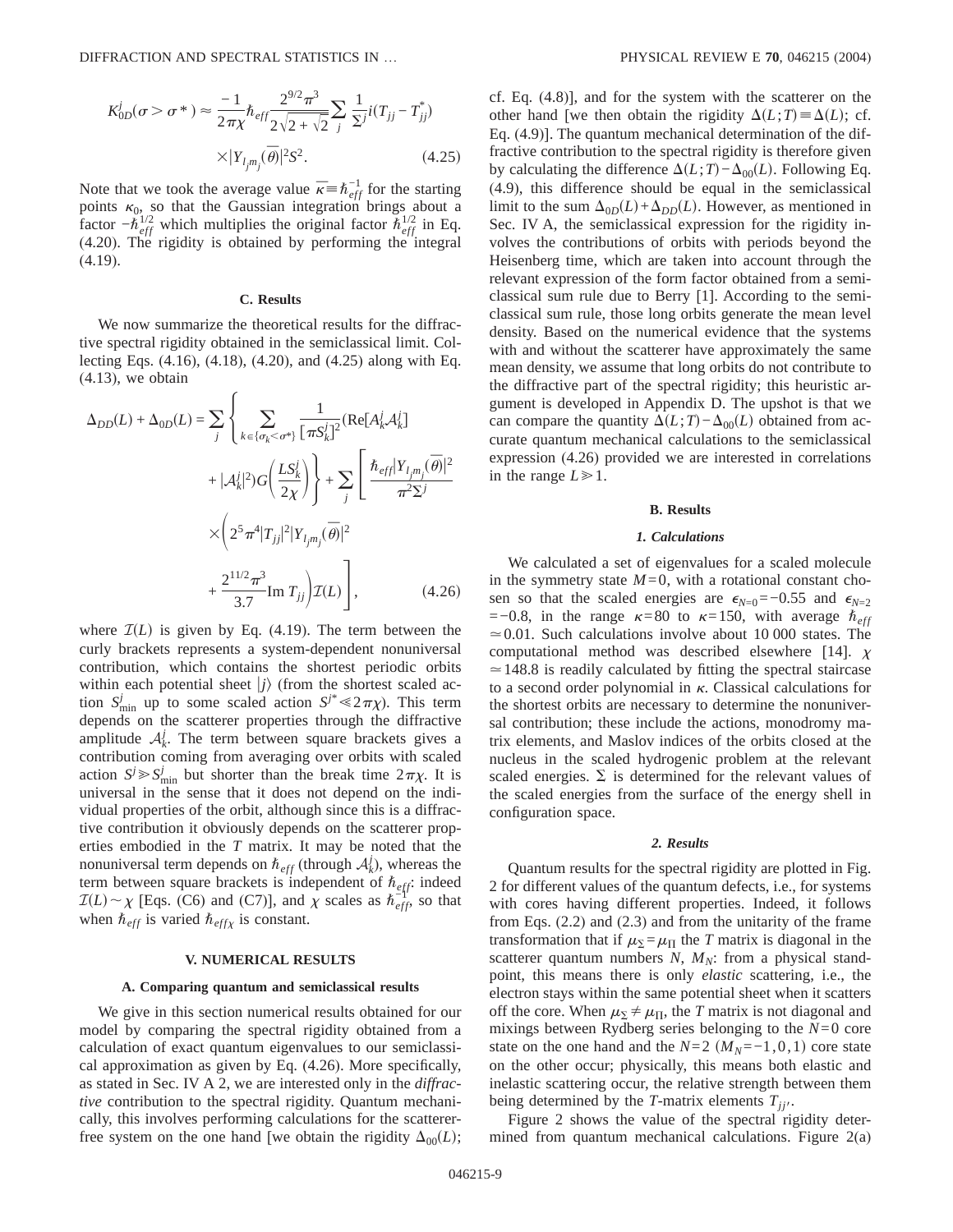

FIG. 2. Spectral rigidity determined from calculated quantum spectra. (a) The black solid curve corresponds to the scatterer-free system whereas the curves underneath correspond to two examples of systems with equal quantum defects allowing only for elastic scattering:  $\mu_{\Sigma}=\mu_{\Pi}=-0.25$  (upper line) and below  $\mu_{\Sigma}=\mu_{\Pi}=0.5$ (lower line). The straight dashed line is the *L*/15 limiting curve. (b) The black solid curve corresponds again to the scatterer-free system and the curves underneath to systems with scatterers allowing for inelastic scattering: from top to bottom  $\mu_{\Sigma}=0.22 \mu_{\Pi}=-0.06$ (dashed curve),  $\mu_{\Sigma}=0.5 \mu_{\Pi}=0$  (dotted line), and  $\mu_{\Sigma}=0.5 \mu_{\Pi}$ =−0.15 (dot-dashed curve). In each case, the inset gives an enlarged view of the rigidity for small *L*.

shows the rigidity  $\Delta_{00}(L)$  for the scatterer-free system (black solid line) as well as two examples of a scatterer allowing only elastic scattering ( $\mu_{\Sigma}=\mu_{\Pi}=0.5$  and  $\mu_{\Sigma}=\mu_{\Pi}=-0.25$ ). Figure 2(b) again shows  $\Delta_{00}(L)$  as well as three cases of systems with a core allowing also for inelastic scattering (  $\mu_{\Sigma}=0.5 \mu_{\Pi}=0, \mu_{\Sigma}=0.5, \mu_{\Pi}=-0.15$ , and the H<sub>2</sub> molecule case with quantum defects  $\mu_{\Sigma}=0.22$ ,  $\mu_{\Pi}=-0.06$ ). The generic shape of these curves shows an inflection around *L*  $\sim$  50 and saturation starting at *L* $\sim$ 275. This is semiclassically related to the saturation of the orbit selection function for each dynamical regime.

Figure 3(a) shows the difference  $\Delta(L,T) - \Delta_{00}(L)$  for quantum calculations, which we defined above as the diffractive contribution to the spectral rigidity. Figure 3(b) displays our semiclassical results, obtained by appying Eq. (4.26). For each dynamical regime ( $\epsilon_{N=0}$ =–0.55 and  $\epsilon_{N=2}$ =–0.8), we included about a dozen orbits, so that in the corresponding hydrogenic cases  $\sigma^* \approx 0.1$ . The main features of the quantum results are well reproduced by our semiclassical calculations: in particular, the first inflection at  $L \sim 50$  and the saturation at  $L \sim 275$  are clearly reproduced. The first inflection is due to the saturation of the orbits associated with the scatterer in the  $N=0$  state. Application of Eq. (C3) for the dynamics at  $\epsilon_{N=0}$ =−0.55 would, however, yield a larger value of  $L_{\text{max}}^{N=0}$  than is observed in both the quantum and the semiclassical calculations. The reason is that the shortest orbit (perpendicular to the field) has small geometric and diffractive amplitudes compared to the large amplitudes of the longer balloon orbit (which lies in scaled energy just above



FIG. 3. Diffractive contribution to the spectral rigidity for systems with different scatterers whose properties depend on the values of the quantum defects: going from the most rigid to the less rigid spectrum we have  $\mu_{\Sigma}=0.22 \mu_{\Pi}=-0.06$  (dashed curve),  $\mu_{\Sigma}$ =0.5  $\mu_{\Pi}$ =0 (dotted curve),  $\mu_{\Sigma}=\mu_{\Pi}=-0.25$  (upper solid line),  $\mu_{\Sigma}$ =0.5  $\mu_{\Pi}$ =−0.15 (dot-dashed curve), and  $\mu_{\Sigma}=\mu_{\Pi}=0.5$  (lower solid line). (a) shows the results obtained from quantum calculations by subtracting the curves for systems with scatterers in Fig. 2 from the scatterer-free system line. (b) displays the semiclassical results obtained within the approximations discussed in the text.

its bifurcation point from the orbit parallel to the field). The saturation of the diffractive rigidity visible beyond  $L \sim 275$ corresponds to the shortest orbit existing in the  $N=2$ ,  $|M|$ =1 potential sheets; the contribution of the orbits in the *N*  $=2$ ,  $M=0$  potential sheet is considerably less important, due to the fact that the orbit perpendicular to the field (the main orbit at  $\epsilon = -0.8$ ) is suppressed in the diffractive process when  $m=0$  [32]. Note that in the case  $\mu_{\Sigma}=0.22$   $\mu_{\Pi}=-0.06$ the curve saturates at  $L \sim 50$  rather than displaying an inflection: this is readily explained by the fact that, for such values of the quantum defects, the *T*-matrix elements  $T_{2+1,2+1}$  are very small and therefore the contribution of the  $N=2$ ,  $|M|$  $=1$  potential sheets to the diffractive rigidity is negligible; the orbits associated with the scatterer in the  $N=0$  state dominate the shape of the curve, and the second saturation at  $L \sim 275$  is hardly visible. Generally speaking, the slopes of the curves in the three main intervals  $(L \le 50, 50 \le L \le 275,$ and saturation for  $L > 275$ ) depend on the strength of the *T*-matrix elements. They also depend on the relative strengths of the universal and nonuniversal terms. In particular, note the crossing at  $L \sim 200$  between the curves corresponding to scatterers having  $\mu$ <sub>S</sub>=0.5  $\mu$ <sub>II</sub>=0 and  $\mu$ <sub>S</sub>= $\mu$ <sub>II</sub> =−0.25, which is adequately reproduced by the semiclassical calculations. This crossing results from the competition between the nonuniversal and universal terms; the nonuniversal terms (which dominate the curve for large *L*) are larger in the  $\mu_{\Sigma}=\mu_{\Pi}=-0.25$  case, whereas the universal terms are considerably larger for a core scatterer with  $\mu_{\Sigma}=0.5 \mu_{\Pi}=0$ .

## **C. Discussion**

We have seen that the semiclassical formalism developed above gives an adequate explanation of the diffractive rigid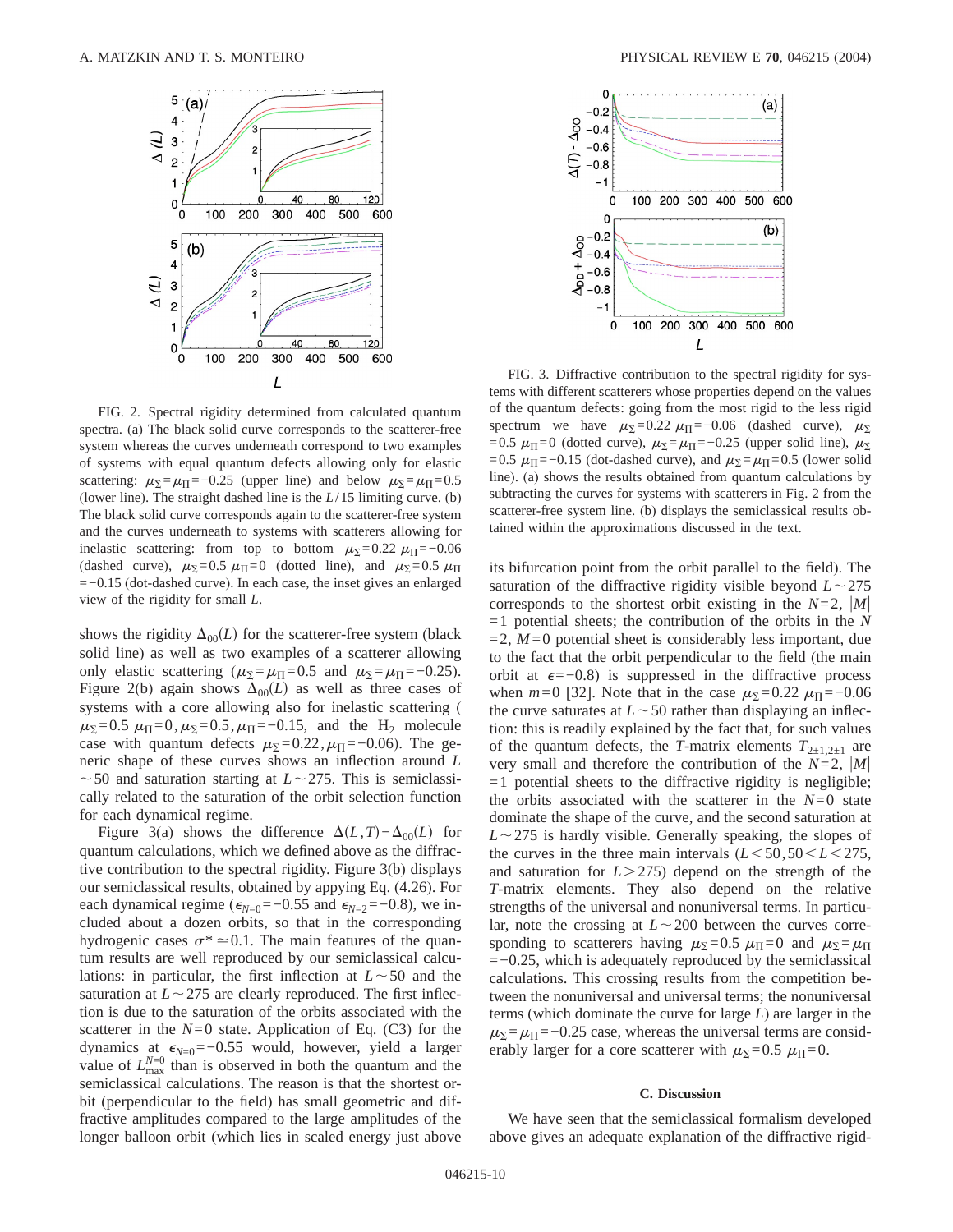ity obtained from the quantum mechanical levels. We now discuss further aspects, and in particular the limitations of the results presented in this paper.

The main limitation, not yet mentioned, concerns the sensitivity of Eq. (4.26) to the number of orbits included in the nonuniversal part of  $\Delta_{GD} + \Delta_{DD}$ . As more orbits are added, the curves for the diffractive rigidity tend to be translated (generally downward). In his discussion of this tiny but important range composed of nonuniversal terms, Berry [30] pointed out that the final result would be independent of the number of orbits included in the nonuniversal part, provided the condition  $\zeta \leq \zeta^*$  was respected [see Eq. (4.5)]. This was not the case here, and although the shapes of the different curves were not modified when the number of orbits included in the nonuniversal part was increased, the value of  $\Delta_{GD}$  +  $\Delta_{DD}$  on the vertical scale changed, since the curves underwent an overall translation. To plot Fig. 3(b), we have accordingly rescaled the semiclassical results so that the saturation value concords approximately with the quantum results. We emphasize that all the semiclassical results were multiplied by an identical global factor (so that the rescaling is related only to the number of orbits in the nonuniversal term independently of the scatterer properties). The reason for such a behavior may be related to the fact that our scaled energies correspond to a phase space of mixed type: instead of having amplitudes exponentially decreasing with the period (as would be expected in a chaotic regime), our classical calculations display strong focusing effects, yielding large amplitudes for certain orbits or their repetitions, independently of their length (this is of course typical of stable orbits in mixed phase space). Moreover, we have employed classical sum rules generally valid for a chaotic phase space in a mixed phase space situation. Indeed, the ergodic average, if properly done, should not be taken on the entire energy surface, since a fraction of the orbits are confined to invariant tori (but then it is not obvious, given the approximations made, how to derive mean properties of a typical orbit). Of course, the derivation of the diffractive Green's function is valid regardless of whether the classical motion is chaotic or not, provided the diffractive orbits are isolated. We also note at this point that exploring the chaotic regime (which would be more meaningful for comparing quantum and semiclassical results from a quantitative standpoint) would involve quantum calculations at higher scaled energies, and therefore higher energies if  $\kappa$  is kept constant, which would be computationally too expensive.

Another limitation is visible by observing the curve for  $\mu_{\Sigma} = \mu_{\Pi} = 0.5$ , which is relatively larger in the semiclassical calculations than the quantum results indicate. The most probable cause for this mismatch is due to the inclusion of a single scattering in the formulas derived in this paper. Indeed, although each scattering process is reduced by a factor  $\hbar^{1/2}$  [cf. Eq. (3.25)], for finite values of  $\hbar$  diffractive orbits with more than one core scatterer will need to be included if the *T* matrix is large or  $m_{12}$  is very small for the orbits included in the nonuniversal term. For  $\mu_{\Sigma}=\mu_{\Pi}=0.5$  the diagonal *T*-matrix elements are maximally large, and for  $\epsilon$ =−0.55 many of the shortest orbits have a large classical amplitude (small  $m_{12}$ ). Therefore diffractive orbits with multiple core scatterers will probably have a more important



FIG. 4. Example of a higher-order process with multiple scattering: a wave travels from  $\mathbf{r}_1$  to  $\mathbf{r}_2$  in the same potential sheet after scattering twice with the core and having followed a closed orbit in another potential sheet.

effect than for smaller values of the *T* matrix. Note that such orbits can involve combinations of closed loops belonging to different potential sheets (i.e., built on different core states), as portrayed on Fig. 4. On the other hand, due to the scaling properties of our problem (in particular, the scaled phase space volume does not depend on  $\hbar$ ), we do not expect a significant contribution from the mean properties of long orbits with multiple core scatterers, obtained by successive application of the classical sum rules [3].

It was recently shown that in chaotic systems with a pointlike interaction (a  $\delta$  scatterer), the off-diagonal contributions to the form factor (diagonal or geometric correlations encapsulated here in  $K_{0D}$ ) canceled exactly the contribution arising from correlations between diffractive orbits (encapsulated in  $K_{DD}$ -like terms) [4,5]. The underlying reason for this effect, due to the conservation of the probability during the scattering process, is based on the unitarity relations for the (single channel) *T*-matrix element. It is therefore of interest to see whether such a cancellation occurs in the present case. In the multichannel case, the unitarity equation for the diagonal elements reads [33]

Im 
$$
T_{jj} + \sum_{i} |T_{ji}|^2 = 0.
$$
 (5.1)

Therefore, comparing with Eq. (4.26), we see that in the general case, to lowest order in  $\hbar$ , there is no cancellation between the geometric or diffractive correlations and the "diagonal" diffractive correlations because of the nondiagonal *T*-matrix elements, and this is indeed verified in our calculations. Comparing Eq. (5.1) with Eq. (4.26), we see, however, that the universal term inside the square brackets in Eq. (4.26) approximately vanishes if the *T* matrix is diagonal and  $m=0$ . We noted above that when  $\mu_{\Sigma}=\mu_{\Pi}$  the nondiagonal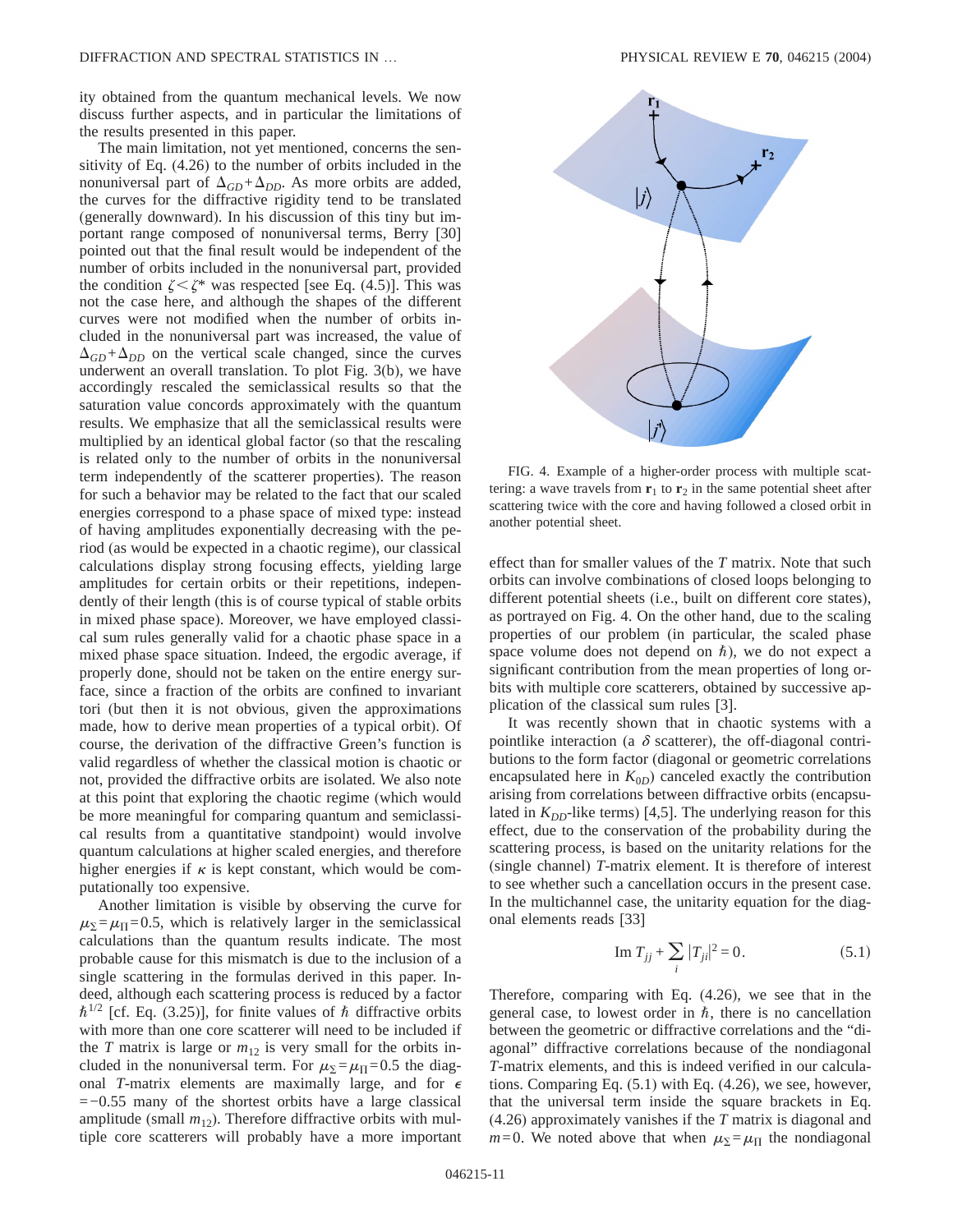*T*-matrix elements do vanish, but the universal terms in Eq. (4.26) are not simultaneously canceled for all the values of *j*. This feature appears as a consequence of the approximations made in deriving Eqs. (4.18) and (4.25) rather than a generic characteristic of multilevel scatterers.

## **VI. CONCLUSION**

In this work, we have derived the corrections to the density of states when a multilevel scatterer is added to a system that can be treated semiclassically. We employed as a model a scaled Rydberg molecule in a magnetic field. The core– Rydberg-electron collision results in a "diffraction" of the semiclassical waves, accompanied by a change in the potential sheet of the outer electron. The relevant Green's function was obtained and employed to derive a first-order semiclassical expression giving the diffractive contribution to the spectral rigidity. This expression was tested by comparing with the spectral rigidity obtained from accurate quantum calculations, yielding a qualitative and semiquantitative agreement. Indeed, semiclassics gives an interpretation of the spectral statistics that cannot be obtained in any other way. The quantitative results, while reproducing the main features of the diffractive contributions to the rigidity, suffer from the shortcomings discussed above. It does appear, however, that these shortcomings arise from system specifics (mixed phase space,  $\hbar$  not small enough) rather than hinging on the method employed.

### **APPENDIX A**

We relate the propagation of the density as it appears in Eq. (3.13) to the prefactor in the semiclassical Green's function by directly evaluating

$$
J(t,q_0^{\perp}) = \frac{\partial q}{\partial t}\bigg|_{q_0^{\perp}} \frac{\partial q}{\partial q_0^{\perp}}\bigg|_{t} - \frac{\partial q^{\perp}}{\partial t}\bigg|_{q_0^{\perp}} \frac{\partial q}{\partial q_0^{\perp}}\bigg|_{t}
$$
 (A1)

for our problem at hand. The index 0 refers to the initial point, which is located on the initial surface (the boundary circle). We assume  $q_0^{\perp}$  is a cyclic coordinate, and since  $\dot{q}^{\perp}$  $\equiv 0$  we obtain by manipulating partial derivatives that

$$
\left. \frac{\partial q^{\perp}}{\partial t} \right|_{q_0^{\perp}} = 0 \tag{A2}
$$

and

$$
\left. \frac{\partial q^{\perp}}{\partial p_0^{\perp}} \right|_{q_0^{\perp}} = \left. \frac{\partial q^{\perp}}{\partial p_0^{\perp}} \right|_{t}.
$$
\n(A3)

We now use  $\partial q / \partial t |_{q_0^{\perp}} = \dot{q}$  and the above equation to establish

$$
J(t, q_0^{\perp})^{-1} = \frac{1}{\dot{q}} \left. \frac{\partial p_0^{\perp}}{\partial q^{\perp}} \right|_{q_0^{\perp}} \left. \frac{\partial q_0^{\perp}}{\partial p_0^{\perp}} \right|_{t}
$$
 (A4)

$$
=D\dot{q}_0 \left.\frac{\partial q_0^{\perp}}{\partial p_0^{\perp}}\right|_t.
$$
 (A5)

The last term in Eq. (A5) is evaluated explicitly on the boundary circle (where the magnetic field is negligible and the Hamiltonian just incorporates the Coulomb field).

For example, if we use polar coordinates, the initial Jacobian on the boundary  $J_3(t_0, \theta_{ia})$  that appears in Eqs. (3.13) and (3.15) becomes

$$
J_3(t_0, \theta_{iq}) = r_0^2 \sin \theta_{iq} \dot{r}
$$
 (A6)

where we put

$$
\left. \frac{\partial \theta_{iq}}{\partial p_{\theta_{iq}}} \right|_{t} = \left. \dot{r} \right|_{r=r_0} = (r_0/2)^{-1/2} \tag{A7}
$$

since we assume  $p_{\theta_{iq}}=0$  on the boundary circle. If we use another set of coordinates  $(q, q^{\perp})$  as in Sec. III C 2, then

$$
\dot{q} = \frac{\partial(q, q^{\perp})}{\partial(r, \theta)} \dot{r}.
$$
 (A8)

## **APPENDIX B**

To obtain the amplitude term of the diffractive DOS as given in Eq. (3.25), it is useful to start from the Green's function between points on the boundary surface  $G_{sc(k)}^j$  ( $r_0$ ,  $\theta_{ik}$ ;  $r_f$ ,  $\theta_{fk}$ ). Using the coordinate system given in Sec. III C 2 and transforming back to polar coordinates, we have, using Eqs. (A7) and (A8),

$$
G_{sc(k)}^j(\mathbf{r}_i; \mathbf{r}_f) = \frac{1}{\hbar \sqrt{2\pi\hbar}} \frac{1}{r_0^{5/4} 2^{3/4} \sqrt{\sin \theta_{ik} \sin \theta_{fk}}} \left| \frac{\partial \theta_{ik}}{\partial \theta_{fk}} \right|^{1/2}
$$
  
× $\exp\{i[S_k(\mathbf{r}', \mathbf{r}) - \mu_k \pi/2 - 3\pi/4]\}$ . (B1)

Equation (3.25) is obtained by expressing the angular derivative in terms of the stability matrix element  $m_{12(k)}$  expressed in semiparabolic coordinates (see, e.g., [27]) as

$$
\left| \frac{\partial \theta_{ik}}{\partial \theta_{fk}} \right| = \frac{r_0^{1/2}}{2^{1/2} m_{12(k)}}.
$$
 (B2)

### **APPENDIX C**

Whereas the spectral form factor contains information specific to geometric or diffractive orbits, the shape of the spectral rigidity depends on the orbit selection function

$$
G(\nu) \equiv 1 - F^2(\nu) - 3[F'(\nu)]^2,
$$
 (C1)

where  $F(v) = \sin v/v$ . Following the scaling properties, we have

$$
\nu = \frac{LS^j}{2\chi} = \pi L \sigma^j.
$$
 (C2)

The orbit selection function saturates when the argument  $\nu$  $\gtrsim \pi$ . The maximum value of *L* at which  $G(v)$  saturates is therefore given by

$$
L_{\text{max}}^j = \frac{2\pi\chi}{S_{\text{min}}^j},\tag{C3}
$$

where  $S_{\text{min}}^j$  is the scaled action of the shortest classical orbit in the potential sheet corresponding to the scatterer in state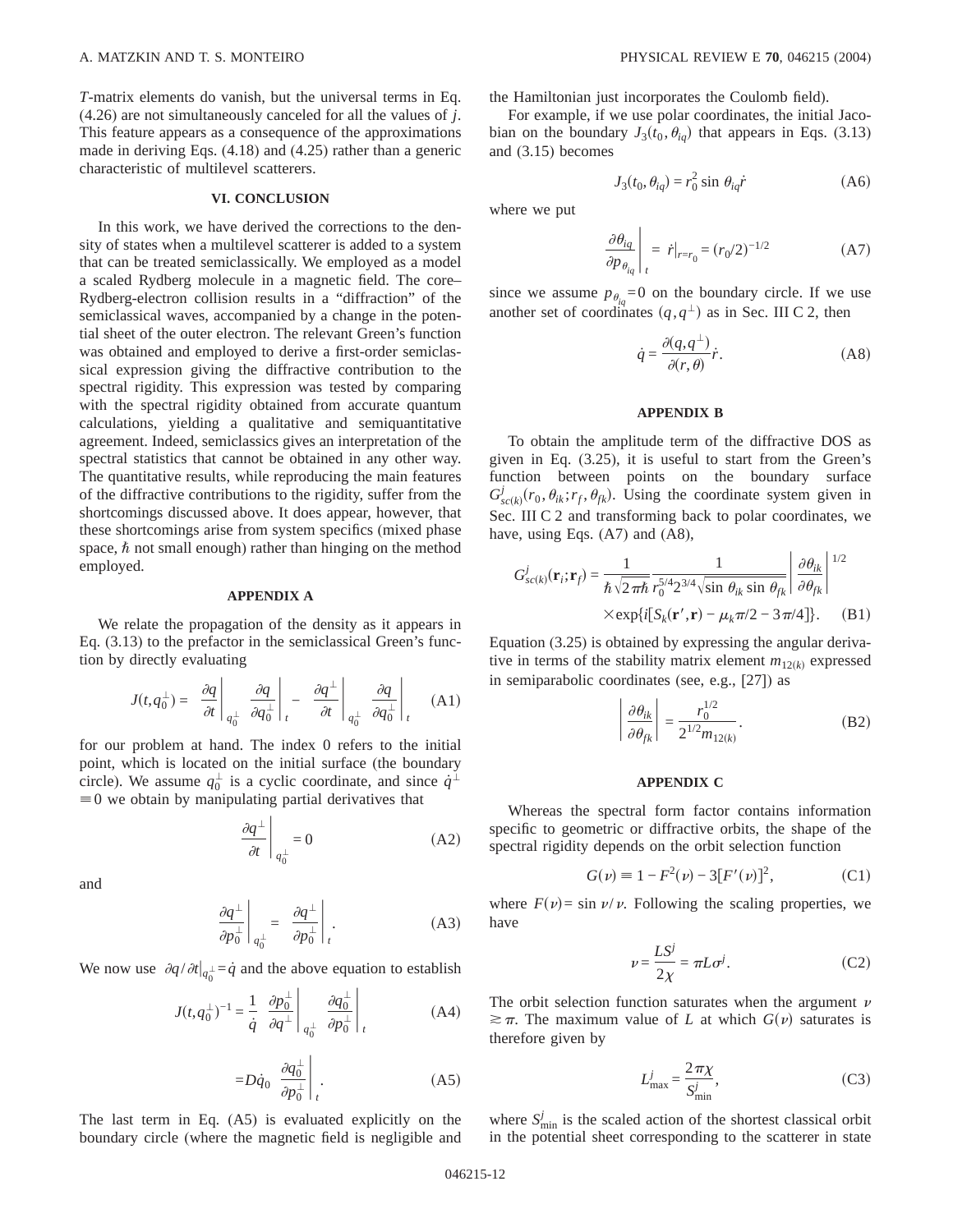$|j\rangle$ . We will drop the index *j* below, but we emphasize that since the particle in our system can be in different potential sheets, there are different values of  $L_{\text{max}}$ . We therefore expect inflections in the shape of the spectral rigidity when the accumulation of orbits in the potential sheet  $|j\rangle$  reaches the shortest orbit. The saturation observed in the rigidity corresponds to the potential sheet with the shortest orbits: here the scaled action of the shortest orbit decreases with the scaled energy.

Whereas in the scatterer-free system the rigidity involves (in the range  $1 \ll L \ll L_{\text{max}}$  for which the classical sum rule form of the form factor is appropriate) integrals of the form

$$
\int_{\sigma^*}^1 \frac{d\sigma}{\sigma} G(\pi L \sigma),\tag{C4}
$$

the relevant integral for the diffractive contributions to the spectral rigidity is

$$
\mathcal{J}(L) = \int_{\sigma^*}^1 d\sigma G(\pi L \sigma)
$$
  
= 
$$
\frac{1}{2\pi^4 L^4 y^3} [-1 - 2\pi^2 L^2 y^2 (2 + \pi^2 L y + \pi^2 L^2 y^2)
$$
  
+ 
$$
(1 + 2\pi^2 L^2 y^2) \cos 2L \pi y + 2\pi L y \sin 2L \pi y
$$
  
+ 
$$
4\pi^3 L^3 y^3 \text{Si2} L \pi y ]_{y=1}^{\mid y=\sigma^*}.
$$
 (C5)

(Si stands for sine integral.) Note that, for large values of  $L \gg L_{\text{max}}$ ,  $\mathcal{J}(L) \approx 1$  and therefore the integral  $\mathcal{I}(L)$  defined by Eq. (4.19) as  $\mathcal{I}(L) = 2\pi\chi\mathcal{J}(L)$  behaves as

$$
\mathcal{I}(L \gg L_{\text{max}}) \approx 2\pi \chi. \tag{C6}
$$

For general values of *L*, it is furthermore easy to show that in the semiclassical limit  $\hbar_{eff} \rightarrow 0$ , we have

$$
\mathcal{I}(L) \approx \frac{\chi}{\pi^3 L^4} [1 + 4\pi^2 L^2 + 2\pi^4 L^4 - (1 + 2\pi^2 L^2) \cos 2\pi L - 2\pi L \sin 2\pi L - 4\pi^3 L^3 S i 2\pi L].
$$
 (C7)

### **APPENDIX D**

Employing the index *D* as a shorthand for the overall diffractive contributions (i.e.,  $\Delta_D \equiv \Delta_{0D} + \Delta_{DD}$ ), we have  $\Delta(L) = \Delta_0(L) + \Delta_D(L)$ . Each of these two terms is written in terms of the form factor with the help of Eq. (4.13). It then follows that

$$
\Delta(L) - \Delta_0(L) = \left[ \Delta_D(\sigma < \sigma^*) + \frac{\chi}{\pi} \int_{S^*}^{2\pi\chi} K_D(\sigma) G(\nu) \frac{dS}{S^2} \right] + \mathcal{E}.\tag{D1}
$$

The term between square brackets is our semiclassical result (4.26). Using  $G(v) \sim 1$  for long orbits (and  $L \ge 1$ ),  $\mathcal E$ can be formally written as

$$
\mathcal{E} = \frac{\chi}{\pi} \int_{2\pi\chi}^{\infty} \left[ K_0(\sigma) + K_D(\sigma) \right] \frac{dS}{S^2} - \frac{\chi}{\pi} \int_{2\pi\chi}^{\infty} \left[ K_0(\sigma) \right] \frac{dS}{S^2}.
$$
\n(D2)

But since with a suitable limiting process the Laplace transform of the form factor yields the mean level density, the fact that the mean level densities are the same in systems with and without a scatterer indicates that  $\mathcal{E} \sim 0$ . Note that this is consistent with the *L*/15 behavior observed for small *L* in Fig. 2, which is independent of the core properties. To this approximation, Eq. (D1) indicates that our semiclassical result (4.26) is identical with the difference  $\Delta(L) - \Delta_0(L)$  that we calculate quantum-mechanically.

- [1] M. V. Berry, Proc. R. Soc. London, Ser. A **400**, 229 (1985).
- [2] G. Vattay, A. Wirzba, and P. E. Rosenqvist, Phys. Rev. Lett. **73**, 2304 (1994).
- [3] M. Sieber, J. Phys. A **32**, 7679 (1999).
- [4] E. Bogomolny, P. Leboeuf, and C. Schmit, Phys. Rev. Lett. **85**, 2486 (2000).
- [5] M. Sieber, J. Phys. A **33**, 6263 (2000).
- [6] S. Rahav and S. Fishman, Nonlinearity **15**, 1541 (2002).
- [7] E. Bogomolny and O. Giraud, Nonlinearity **15**, 993 (2002).
- [8] A. Hönig and D. Wintgen, Phys. Rev. A **39**, 5642 (1989).
- [9] P. N. Walker and T. S. Monteiro, Phys. Rev. E **61**, 6444 (2000).
- [10] M. Lombardi and T. H. Seligman, Phys. Rev. A **47**, 3571 (1993).
- [11] H. Friedrich and D. Wintgen, Phys. Rep. **183**, 37 (1989).
- [12] P. A. Dando, T. S. Monteiro, D. Delande, and K. T. Taylor, Phys. Rev. A **54**, 127 (1996).
- [13] A. Matzkin and T. S. Monteiro, Phys. Rev. Lett. **87**, 143002 (2001).
- [14] A. Matzkin, P. A. Dando, and T. S. Monteiro, Phys. Rev. A **66**, 013410 (2002).
- [15] X. H. He, K. T. Taylor, and T. S. Monteiro, J. Phys. B **28**, 2621 (1996).
- [16] H. M. Nussenzveig, *Diffraction Effects in Semiclassical Scattering* (Cambridge University Press, Cambridge, England, 1992); J. B. Keller, J. Opt. Soc. Am. **52**, 116 (1962).
- [17] N. Pavloff and C. Schmit, Phys. Rev. Lett. **75**, 61 (1995); H. Primack, H. Schanz, U. Smilansky, and I. Ussishkin, *ibid.* **76**, 1615 (1996); E. Bogomolny, N. Pavloff, and C. Schmit, Phys. Rev. E **61**, 3689 (2000).
- [18] H. Bruus and N. D. Whelan, Nonlinearity **9**, 1023 (1996).
- [19] P. A. Dando, T. S. Monteiro, and S. M. Owen, Phys. Rev. Lett. **80**, 2797 (1998).
- [20] M. L. Du and J. B. Delos, Phys. Rev. A **38**, 1913 (1988).
- [21] M. C. Gutzwiller, *Chaos in Classical and Quantum Mechanics* (Springer, Berlin, 1990).
- [22] V. P. Maslov and M. V. Fedoriuk, *Semi-Classical Approximation in Quantum Mechanics* (Reidel, Dordrecht, 1981); see also J. B. Delos, Adv. Chem. Phys. **65**, 161 (1986) for a simplified presentation.
- [23] R. G. Littlejohn, J. Stat. Phys. **68**, 7 (1992).
- [24] S. Pal and D. Biswas, Phys. Rev. E **57**, 1475 (1998).